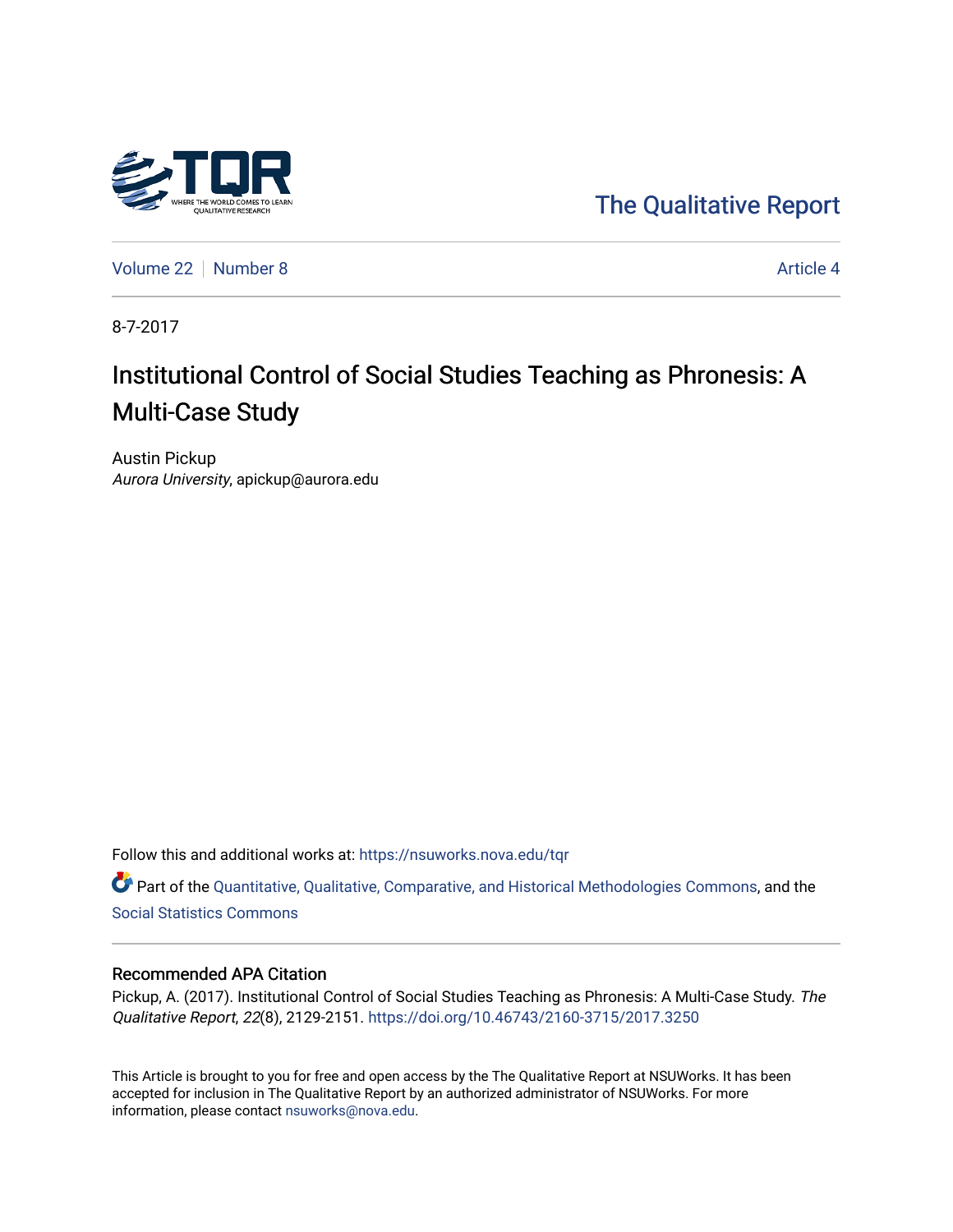

## Institutional Control of Social Studies Teaching as Phronesis: A Multi-Case Study

## **Abstract**

This paper presents findings from a multi-case study of social studies educators which focused on the impact of institutional requirements on social studies teaching as phronesis. The concept of phronesis, or practical wisdom of human values, occupies a central space in this study, acting as both the theoretical and methodological framework. As a theoretical framework, Aristotle's articulation of phronesis, and its distinction from the intellectual states of episteme and techne, guided the development of research questions and acted as an entry point for analysis of participant data concerning the impact of schoolbased requirements on social studies teaching. As a methodological framework, this study is grounded in Flyvbjerg's (2001) argument for a "phronetic social science," which envisions social science work as contributing to dialogue about human values, rather than a vain attempt of strict prediction and explanation. I merge these considerations with the value and utility of qualitative case study, which functions as the study design. Based on this framing, I sought to gain an in-depth understanding of the role that schools play in the development or control of teacher's practical wisdom and socially-minded educational goals. Answers to this question are discussed through the examination of four different cases of social studies teachers from Alabama. Through a thematic analysis of qualitative data, I illustrate that institutional teaching requirements largely constrained "phronetic" possibilities for social studies education. The major findings indicate that, rather than supporting professional teacher judgments and fostering socially conscious goals, school-based requirements pushed participants to implement technical pedagogies in order to meet pre-determined outcomes. I conclude with a discussion that critically evaluates the nature of contemporary educational reform and considers the place of social studies in this climate.

## Keywords

Phronesis, Episteme, Techne, Phronetic Social Science, Case Study

## Creative Commons License



This work is licensed under a [Creative Commons Attribution-Noncommercial-Share Alike 4.0 License](https://creativecommons.org/licenses/by-nc-sa/4.0/).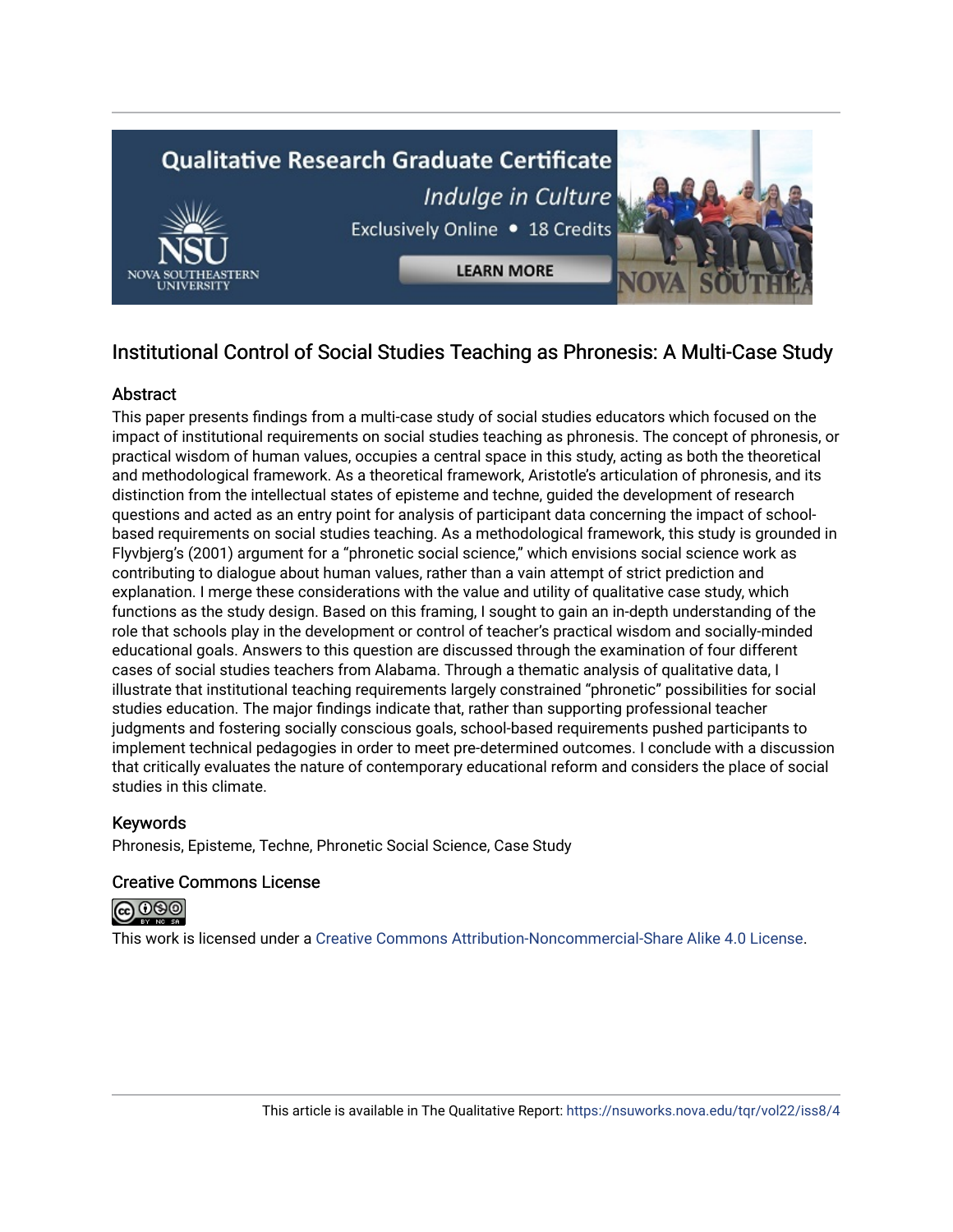

## **Institutional Control of Social Studies Teaching as Phronesis: A Multi-Case Study**

## Austin Pickup Aurora University, Illinois, USA

*This paper presents findings from a multi-case study of social studies educators which focused on the impact of institutional requirements on social studies teaching as phronesis. The concept of phronesis, or practical wisdom of human values, occupies a central space in this study, acting as both the theoretical and methodological framework. As a theoretical framework, Aristotle's articulation of phronesis, and its distinction from the intellectual states of episteme and techne, guided the development of research questions and acted as an entry point for analysis of participant data concerning the impact of school-based requirements on social studies teaching. As a methodological framework, this study is grounded in Flyvbjerg's (2001) argument for a "phronetic social science," which envisions social science work as contributing to dialogue about human values, rather than a vain attempt of strict prediction and explanation. I merge these considerations with the value and utility of qualitative case study, which functions as the study design. Based on this framing, I sought to gain an in-depth understanding of the role that schools play in the development or control of teacher's practical wisdom and socially-minded educational goals. Answers to this question are discussed through the examination of four different cases of social studies teachers from Alabama. Through a thematic analysis of qualitative data, I illustrate that institutional teaching requirements largely constrained "phronetic" possibilities for social studies education. The major findings indicate that, rather than supporting professional teacher judgments and fostering socially conscious goals, school-based requirements pushed participants to implement technical pedagogies in order to meet predetermined outcomes. I conclude with a discussion that critically evaluates the nature of contemporary educational reform and considers the place of social studies in this climate. Keywords: Phronesis, Episteme, Techne, Phronetic Social Science, Case Study*

This paper presents selected findings from a larger multi-case study examining the ways that institutional job requirements impact the ability of social studies educators to teach for socially valuable purposes. Specifically, it investigates the role that such requirements play in the development or prevention of *phronesis*, or practical wisdom. Drawing from Aristotle's (2000) articulation of this ancient concept, many scholars have incorporated *phronesis* as a framework for analyzing and critiquing a wide range of educational topics in both empirical and philosophical studies (Birmingham, 2004; Eisner, 2002; Field & Latta, 2001; Halverson, 2004; Melville, Campbell, Fazio, & Bartley, 2012; Noel, 1999). In his discussion of *arête*, or virtue, Aristotle distinguishes between the intellectual states of *episteme*, *techne*, and *phronesis*. Briefly, *episteme* is scientific knowledge, *techne* is productive knowledge or skill, and *phronesis* is practical knowledge, "concerned with what is good and bad for a human being" (p. 107). After discussing these states in more detail in the next section, I briefly pull from contemporary educational scholarship to argue that *phronesis*, with its practical consideration of human values, corresponds with the strength of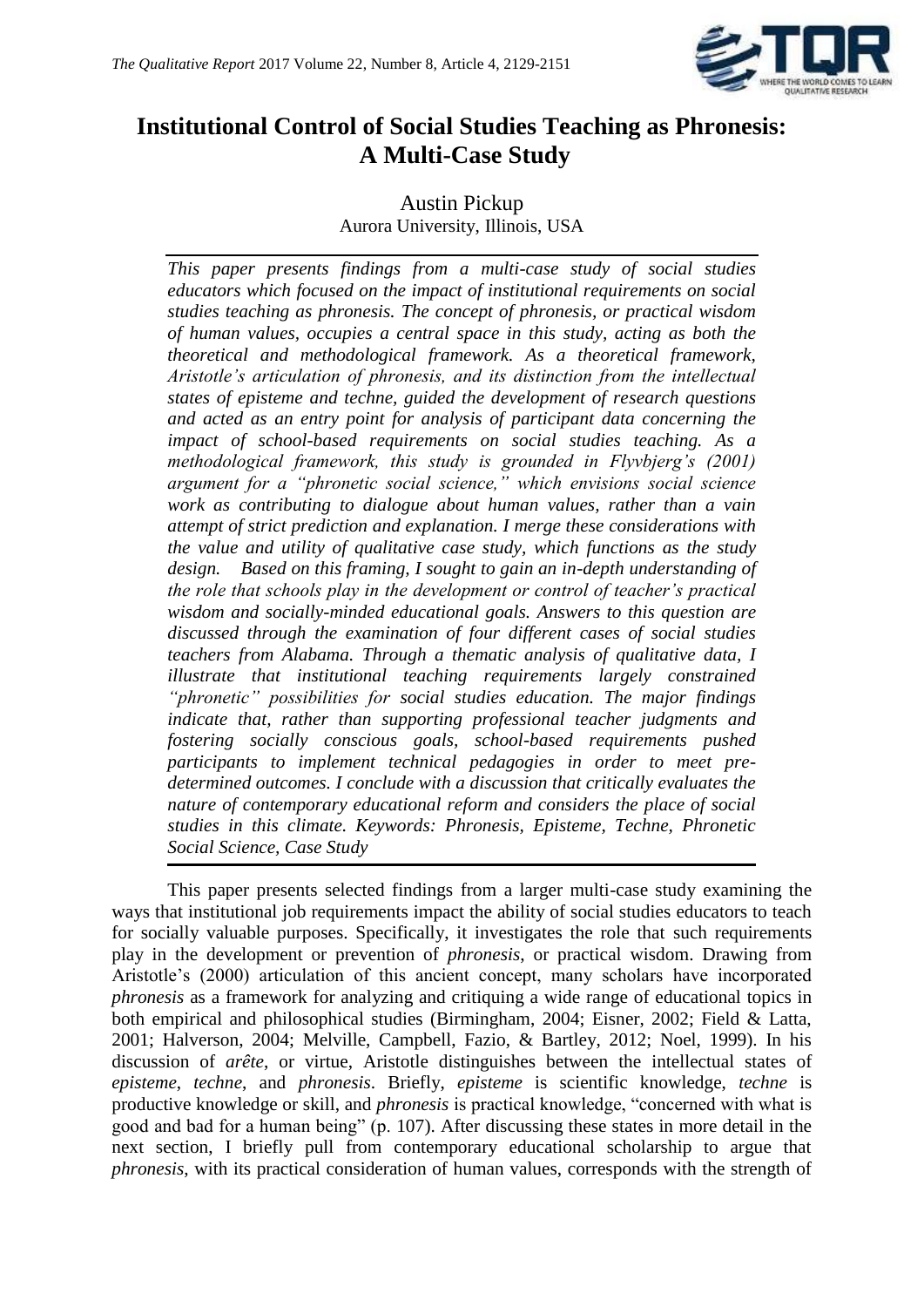social studies as a content area that requires contextual judgments and, particularly, value rationality. Thus, it is important to understand if educational institutions foster or hinder the development of *phronesis* among social studies educators, how this occurs, and what implications this has for social studies and teacher education in general. With this guiding framework in mind, the intent of the study was to investigate more specifically how institutional job requirements (e.g., meeting pre-determined curricular objectives, incorporating literacy standards, etc.) impacted the ability of social studies educators to engage in "phronetic" understandings of teaching.

After articulating the theoretical framework, I discuss how *phronesis* was also central to the methodological framework and, thus, the study design. The application of *phronesis* as a methodological framework emphasizes both practical and value rationality, in contrast to the technical rationality that has historically characterized much social science research (Flyvbjerg, 2001). Instead of attempting to test, predict, or control, "phronetic" research emphasizes investigating the particulars of lived practice to understand how human beings act within distinct cases and contexts. I will argue that this fits with the strengths of qualitative research in general and case study research in particular. Additionally, "phronetic" research asks value-rational questions, considering issues of power and how particular practices contribute to a deeper consideration of praxis, or action in aim of some social good. As such, this research connects with critical traditions of qualitative research that seek to, not only understand and explore, but also evaluate the specifics of processes of power and domination (Kincheloe, McLaren, & Steinberg, 2011).

The findings section draws upon four individual cases of social studies educators and the major themes that emerged from analysis of individual interviews, classroom observations, and school-based documents. Using *phronesis* as an analytical guide, I discuss common themes that illustrate the ways in which institutional job requirements impacted the teachers' abilities to incorporate their own professional judgments of what they deemed as socially valuable and important. On the whole, job requirements worked to control, rather than foster, "phronetic" educational practices. Teaching requirements from the schools, especially related to mandated curricular objectives and Common Core literacy standards, mostly limited teachers' opportunities to teach for socially valuable components of social studies, such as active citizenship. It is important to understand that this study provides indepth case knowledge, or what Thomas (2011) calls exemplary knowledge, of *how* something works, rather than providing knowledge that is necessarily generalizable to other contexts. It does, however, correspond to trends in contemporary educational reform that are characterized as diminishing the social role of education in favor of economic objectives. Thus, the intent of this study, in keeping with the "phronetic" framework I will outline, is to offer case knowledge of *how* institutional power operates in distinct contexts to spur dialogue of value-rational questions concerning what is good and bad for social studies education. I conclude with a discussion of the study's findings in the context of neoliberal education reform and its impact on socially valuable goals of education.

#### **Theoretical Framework**

Aristotle's (2000) discussion of *phronesis* can be found within his larger consideration of intellectual states in book VI of the *Nicomachean Ethics*. Here, *phronesis* stands in stark contrast to the largely theoretical and technical rationalities of *episteme* and *techne*. Scholars in various academic disciplines have returned to the concept of *phronesis* to challenge applied theory or technical models of practice. Most notably, perhaps, Hans-Georg Gadamer (1975) engages with *phronesis* as a central idea in the conception of a human science based upon philosophical hermeneutics in his book *Truth and Method*. More recently,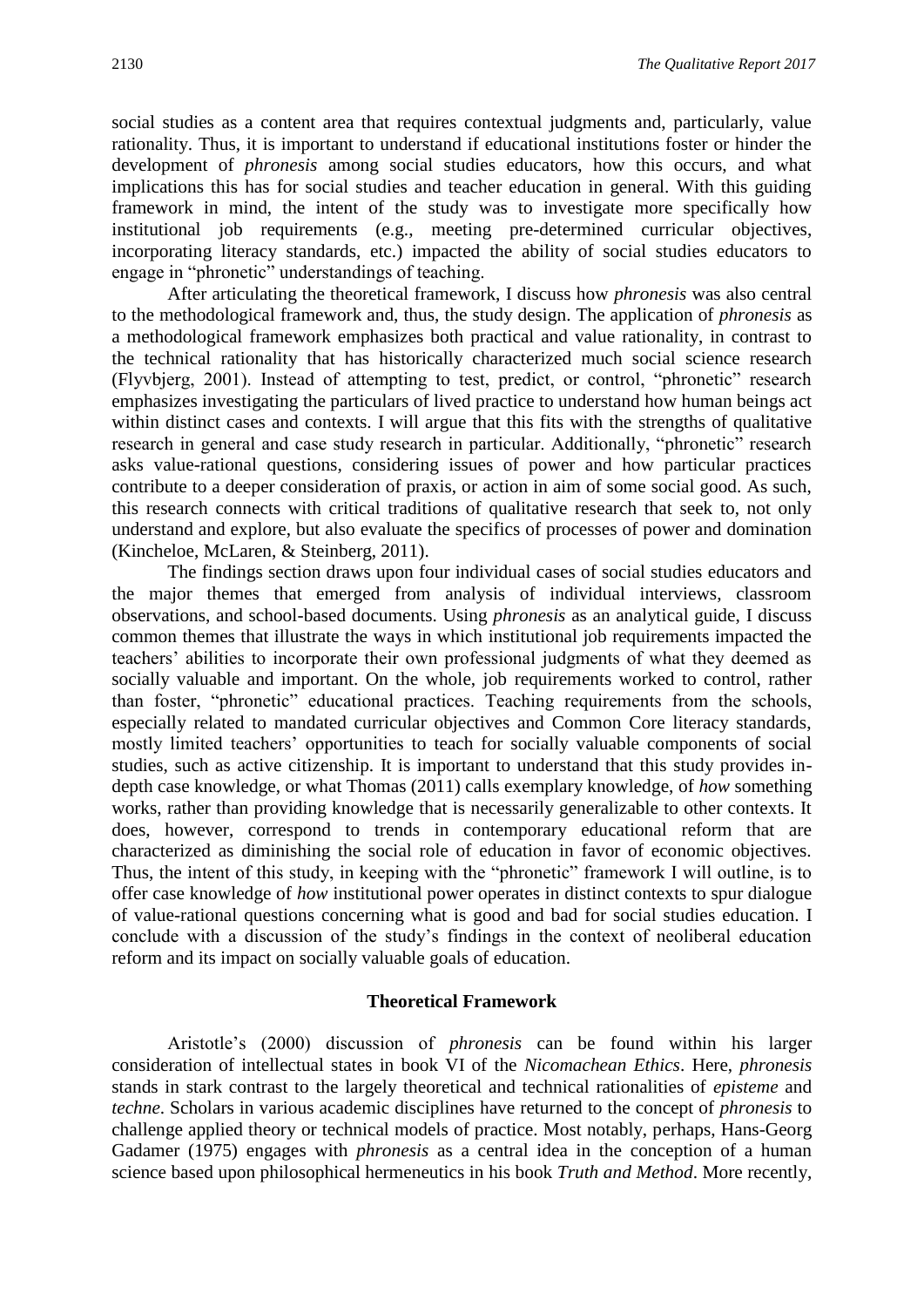scholars in diverse fields have pointed to the contributions that a phronetic understanding can provide to professional practice (Flyvbjerg, 2001; Flyvbjerg, Landman, & Schram, 2012; Kinsella & Pitman, 2012). Proponents of a phronetic orientation argue that professional practitioners are not those who simply apply general truths to concrete situations. Rather, professionals must make practical judgments with considerations of value given the complexities of each particular situation. In education, many scholars have identified *phronesis* as a crucial, yet overlooked, disposition which breaks from the technical rationality prevalent in contemporary educational reform (Dunne, 1993; Noel, 1999; Eisner, 2002; Birmingham, 2004; Melville et al., 2012). But, what exactly is *phronesis* and how is it distinguished from other intellectual states? In this section, I describe the states of *episteme*, *techne*, and *phronesis* as articulated by Aristotle (2000) and discuss their connections to education, particularly how teaching might be conceptualized through the lens of each state respectively. Lastly, I argue that social studies, a content area which engages themes of social value, most closely corresponds to the key characteristics of *phronesis*.

## **Episteme**

The first of these intellectual states of reason is *episteme*, which can be translated as scientific knowledge. Aristotle (2000) describes the nature of scientific knowledge as that which "cannot be otherwise" (p. 105). He goes on to explain that scientific knowledge is eternal and does not come into being or cease to be. Due to the eternal essence of scientific knowledge, Aristotle contends that it is teachable, learnable, and concerned with universal principles, either through induction or deduction. He closes his discussion of scientific knowledge by saying that it "is a state by which we demonstrate" (p. 106). In summary, *episteme* is a state of reason dealing with universal principles or laws that one can teach or demonstrate. Applying its tenets to the profession of teaching, an epistemic view might hold that there are underlying universal truths about effective teaching that simply must be discovered and applied. These ultimate truths could then presumably be demonstrated to practitioners who would then possess the scientific understanding to promote learning regardless of context. Contemporary educational reforms in the *No Child Left Behind* era are perhaps representative of such an applied sciences model of teaching (Hansen, 2007; Zeichner, 2010). Next, I discuss *techne* and its distinguishing characteristics, along with how this intellectual state connects with and breaks from the applied science model.

## **Techne**

The intellectual state of *techne* is often translated as "skill." Aristotle (2000) first distinguishes skill by describing it as a "productive state involving true reason" (p. 106). It is a rational state concerning production or bringing things into being. *Techne* differs from *episteme* because it is not concerned with things that come into being by necessity and is "concerned with what can be otherwise" (p. 107). Skill carries with it a connotation of context-dependent knowledge. Whereas scientific knowledge is concerned with demonstrable universal principles, skill is concerned with practical knowledge about how best to achieve certain ends. It might be said that *episteme* is a kind of "know that" while *techne* is a kind of "know how." Understanding the practice of teaching through this lens would reflect teaching as a craft that emphasizes the practical knowledge and expertise of the teacher. Thus, *techne*  allows for a conceptualization which breaks from the applied science model by positioning teaching as a skill, or craft, and not a science.

However, there is also a potential correspondence between *episteme* and *techne* due to the relationship between means and ends within craft knowledge. Though skill is concerned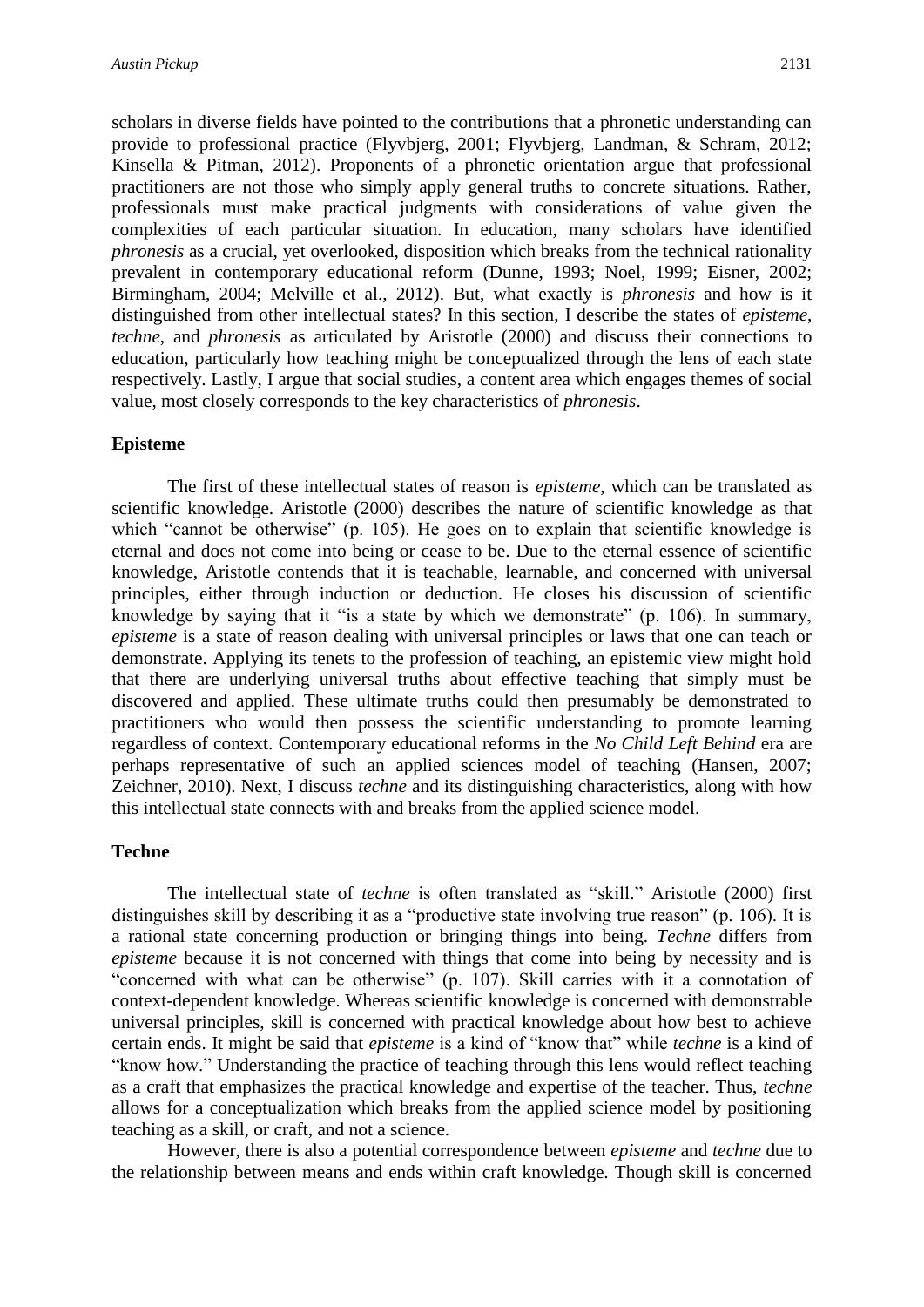with practical knowledge, according to Aristotle (2000), it is a practical knowledge of making, or producing, external ends. In other words, the craftsman does not necessarily question the value of producing something, only how it may most efficiently be produced. Furthermore, such a technical application may heavily depend upon the theoretical considerations of *episteme*. In this sense, *techne* would simply represent the "applied" part of an applied sciences model. It would represent the practical knowledge of an expert who knows when, where, and how to apply scientific principles. I believe this framework is particularly useful for understanding contemporary educational policy. Through the adoption of standardized curricula and achievement benchmarks, teachers are left to question only the means of education and not the ends. Additionally, educational policy consistently emphasizes that decisions about means be "scientifically-based" and "data-driven," rather than based on experiential knowledge or traditional wisdom (Mandinach & Gummer, 2013). Such a conceptualization of teaching represents a technical rationality that accentuates issues of method over questions of value in education. Some scholars have argued that contemporary educational policy has deprofessionalized teaching so that educators are now simply technicians of an external design outside of their own making (Apple, 1986; Barrett, 2009). These scholars argue that educational policy and institutional requirements should not simply reduce the practice of teaching to a set of theories or context-independent techniques. Rather, teaching should involve practitioners' experiential knowledge and evaluative judgments of both means *and* ends. Aristotle's (2000) articulation of *phronesis* provides a useful framework for such an understanding of teaching.

## **Phronesis**

The intellectual state of *phronesis* is often translated into the phrase "practical wisdom." Aristotle (2000) begins his discussion of *phronesis* by considering the characteristics of those whom society calls practically wise. According to Aristotle, the practically wise person can "deliberate nobly about what is good and beneficial for himself" and can see "what is good for themselves and what is good for people in general" (p. 108). The concept of deliberation already distinguishes practical wisdom from scientific knowledge because deliberation is not involved in things which are universal. Aristotle further distinguishes it from scientific knowledge by stating that practical wisdom requires an understanding of particulars and not universals only (p. 110). Thus, practical wisdom, like skill, is concerned with practical knowledge of what can be otherwise. However, Aristotle makes a clear distinction between *phronesis* and *techne* as well. Whereas skill is associated with production, practical wisdom is associated with action. Aristotle writes, "For while production has an end distinct from itself, this could not be so with action, since the end here is acting well itself." (p. 107). Thus, *phronesis* is an intellectual state of practical knowledge concerning values, or as Aristotle describes it, concerning "what is good and bad for a human being" (p. 107). The value rationality offered by *phronesis* stands in stark contrast to the technical rationality of *techne* and the theoretical rationality of *episteme*. Applied to education, *phronesis* would involve both practical and values-based judgments about teaching. It would involve educating for social values including considerations of what is good for oneself and for others. I believe that this is, or at least should be, the major strength of social studies education. Whereas other disciplines may educate us about general truths or practical skills, social studies allows us to consider what is good for ourselves and for others in society. Thus, *phronesis* is a critical intellectual element of social studies education.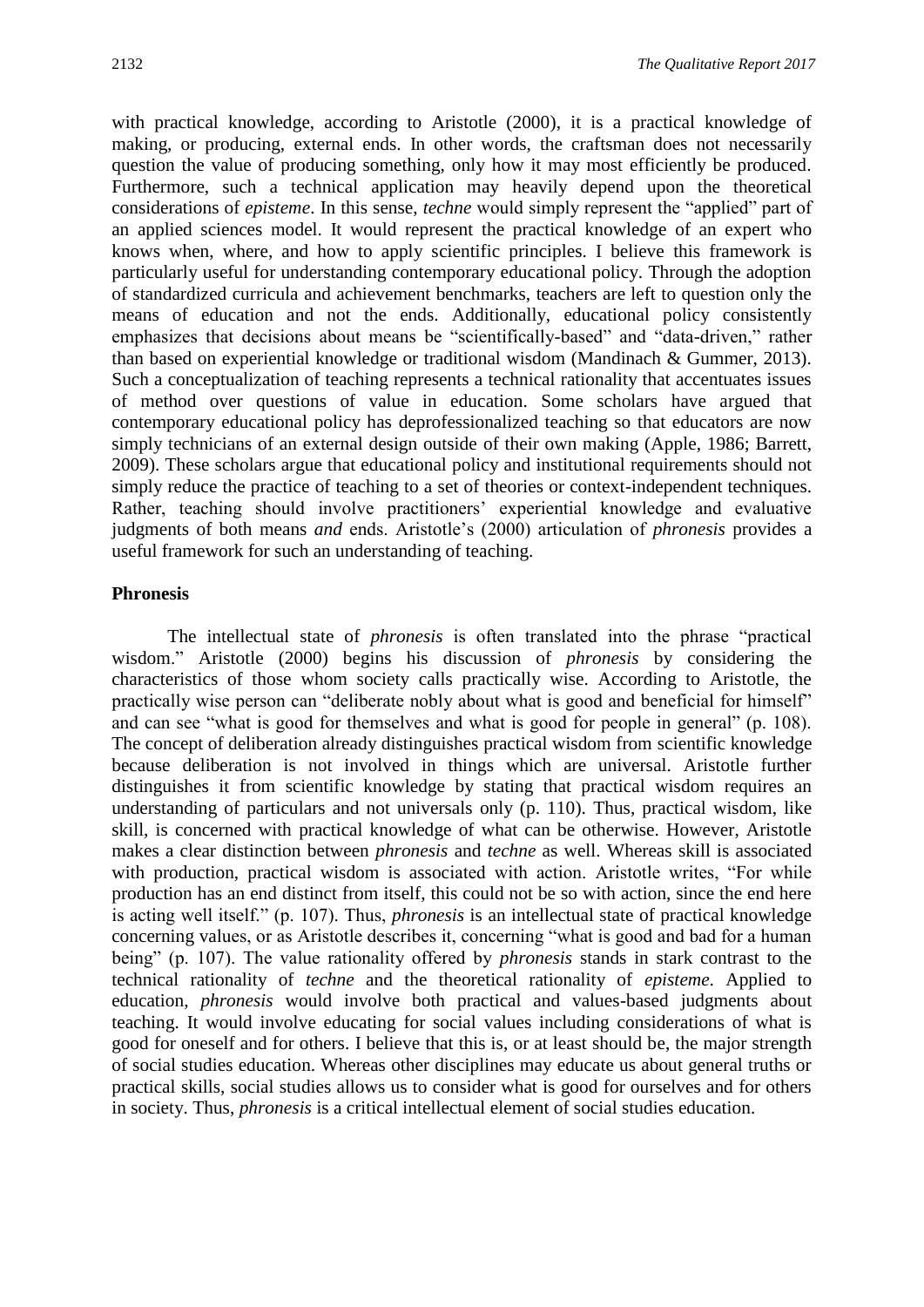## **Phronesis and Social Studies**

Many scholars argue that social studies connects with social goals of education and that practitioners should evaluate educational objectives rather than simply implement techniques to produce institutional ends. Thornton (2005) explains that social studies teachers must engage in "aims talk," not simply viewing themselves as content masters. Ross (2006) additionally states that, rather than reducing social studies education to predefined activities, social studies teachers must "be actively engaged in considering the perennial curriculum question—what knowledge is of most worth?" (p. 5). This is because social studies disciplines consider questions of human value and social application. Scholars concerned with social studies education point to its contribution to social goals, such as social justice, citizenship education, teaching for democracy, multiculturalism, and changing perspectives and beliefs (Bender-Slack & Raupach, 2008; Gibson, 2012; Kovacs, 2009; Wineburg, 2001; Zong, Garcia, & Wilson, 2002). Additionally, the *National Council for the Social Studies*  (NCSS) explains that this content area is to "help young people make informed and reasoned decisions for the public good as citizens of a culturally diverse, democratic society in an interdependent world" (in Herczog, 2010, p. 218).

These considerations suggest that social studies prominently engages with questions of value and social application. At its core, social studies is not about uncovering laws or producing skills but is rather concerned with active applications toward societal goals. This is how Aristotle (2000) describes *phronesis*, stating that practical wisdom "must be a true state involving reason, concerned with action in relation to human goods" (p. 108). Based upon the understanding of *phronesis* as an essential disposition for social studies education, I chose to investigate how *phronesis* is supported or constrained by the everyday realities of teaching requirements in schools. Next, I discuss how this topic of inquiry emerged out of my own experiences as a pre-service teacher and interests that developed as a doctoral student.

#### **Researcher Positionality**

My interest in issues concerning social studies education comes from my educational background. After earning a degree in History, I entered a master's program in teaching with the hope of becoming a social studies teacher. I had positive experiences in this program, learning not only of diverse learning theories and techniques, but also of distinct educational philosophies that grounded what I believed to be at the core of social studies education; namely, civic and democratic values that contribute to questions of the social good. As I began the clinical portion of my degree, I realized that the requirements and expectations of teachers in schools often overshadowed professional deliberation. Much of my pre-service work, including my semester of student teaching, centered on constructing lesson plans, ensuring that lessons strictly matched pre-determined curricular objectives, and gathering assessment data meant to illustrate that students had met these objectives. Though I had some room to include my own judgments, I felt somewhat disconcerted that much of the work of teaching focused on more mundane technical activities at the expense of robust intellectual discussions of social studies content areas and how these might be usefully brought to bear on important social questions impacting student lives. After completing my degree, I was fortunate to gain an opportunity to continue my education in a doctoral program in education. This program gave insight to my past experiences, granting exposure to diverse philosophical traditions in both education and the social sciences. It engaged me in historical conceptualizations of teaching, ranging from those advocating for the scientific management of teaching, understanding education narrowly as a process of producing desired behaviors, to those advocating for humanistic, artistic, and political understandings of teaching as a moral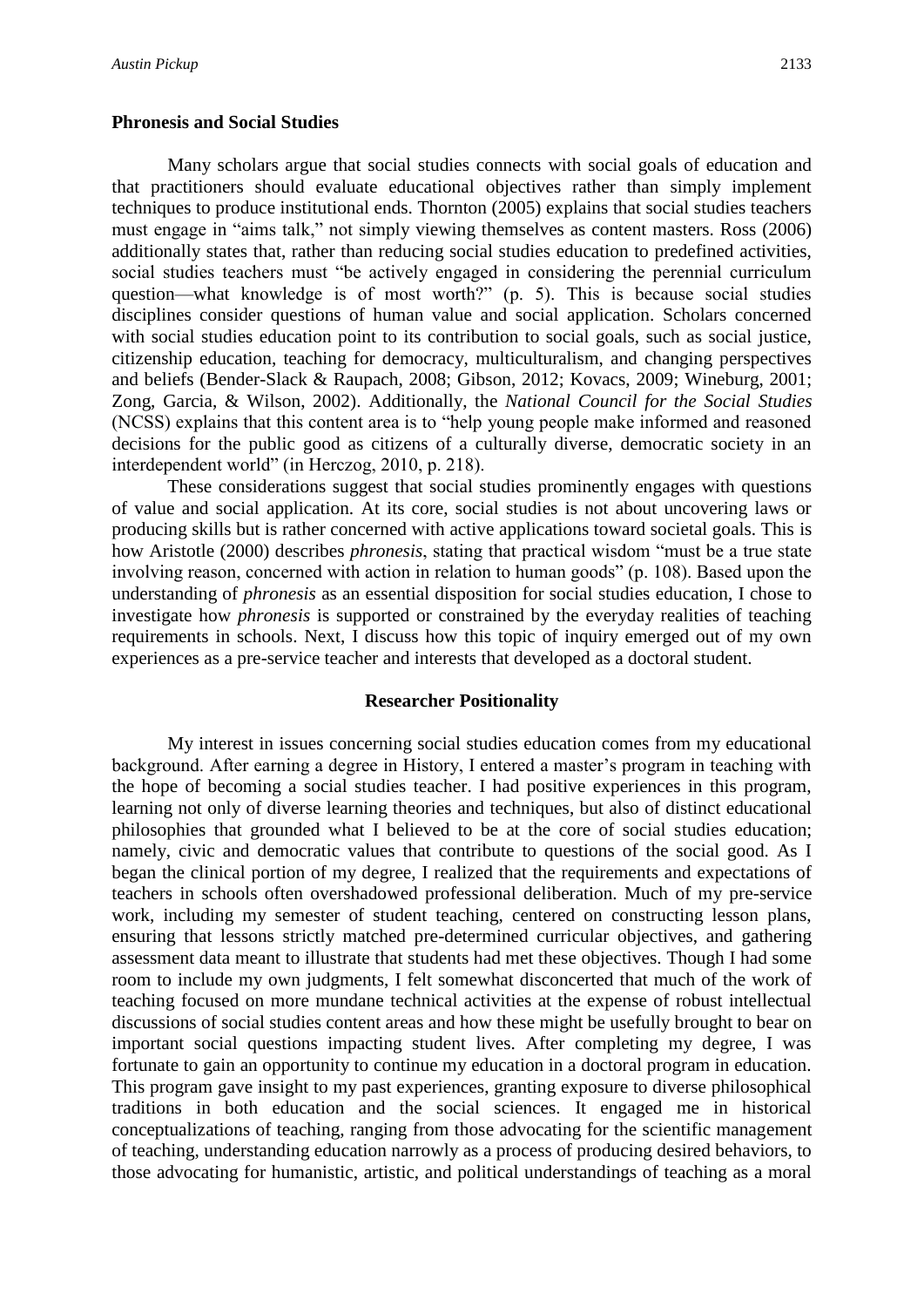craft aimed at social betterment. It was here that I began reading Aristotle's (2000) *Ethics* and how modern philosophers and education scholars have appropriated *phronesis* to counter the common "applied sciences" model of teaching (Zeichner, 2010). This work provided a language through which to articulate and understand my pre-service experiences. From my perspective, schools espoused teaching as *episteme* and *techne* with their emphasis on standardized learning outcomes and "evidence-based" teaching techniques. This was to the detriment of teaching as *phronesis*, where social studies teachers might use their knowledge to navigate the complexities of classrooms in order to engage students in practical deliberations of the social good.

These experiences illustrate my general interest in social studies education and my more particular interest in the ancient concept of *phronesis*. Based on these interests, I wanted to investigate how the requirements of educational institutions impact teaching, specifically in relation to the practical wisdom of teachers. Working from the literature base outlined earlier, which explains the increasing technicization of the contemporary educational era, I wanted to focus on *how* this phenomenon takes root in particular schools. Thus, I developed a study based in qualitative traditions that emphasize thick description (Geertz, 1973) of contexts and practices. Additionally, however, I wanted to use this more concrete knowledge as entry into a normative examination of social studies teaching itself. What *should* social studies education do, in other words, and how can current conceptualizations of teaching be evaluated based on these considerations? Interestingly, this emphasis on practical and value rationality led me back to *phronesis* and scholars that have appropriated this concept in the context of social research. Next, I more specifically explain the philosophical assumptions of the methodology and the study design that is grounded in this particular tradition.

## **Methodology**

As discussed previously, *phronesis* is central to the methodological framework for this study in addition to its importance within the theoretical framework. In other words, while this study investigates the impact of educational institutions upon teacher *phronesis*, I also conducted this study in a way that was methodologically informed by theorists who center *phronesis* as a key concept for social research. This is, perhaps, most notable in Bent Flyvbjerg's work, particularly his book *Making Social Science Matter* (2001). Here, Flyvbjerg argues that the social sciences have for too long attempted to emulate the predictive and explanatory capacities of the natural sciences, striving in vain to understand the social world according to the same causal mechanisms by which we understand the natural world. He contends that the social sciences are weak in their ability to accurately measure, order, and reduce the social world to a set of context-independent laws and generalizations. On the other hand, the social sciences are strong where the natural sciences are weak, namely in their ability to contribute to practical and value rationality. Flyvbjerg suggests, then, that social researchers reconsider their work as integrated within the Aristotelian virtue of *phronesis*, or practical wisdom of what is good and bad for humans, rather than *episteme* or *techne*, which are more suited for the natural sciences.

Flyvbjerg (2001) offers several methodological guidelines that correspond to what he terms a "phronetic" social science, or research on the social world that focuses on practical knowledge and contributes to considerations of values. These include "getting close to reality," "emphasizing little things," "looking at practice before discourse," "studying cases and contexts," "dialoguing with a polyphony of voices," "focusing on values," and "placing power at the core of analysis" (pp. 130-140). I want to focus on three particular guidelines as I articulate the methodological background of this project: "studying cases and contexts,"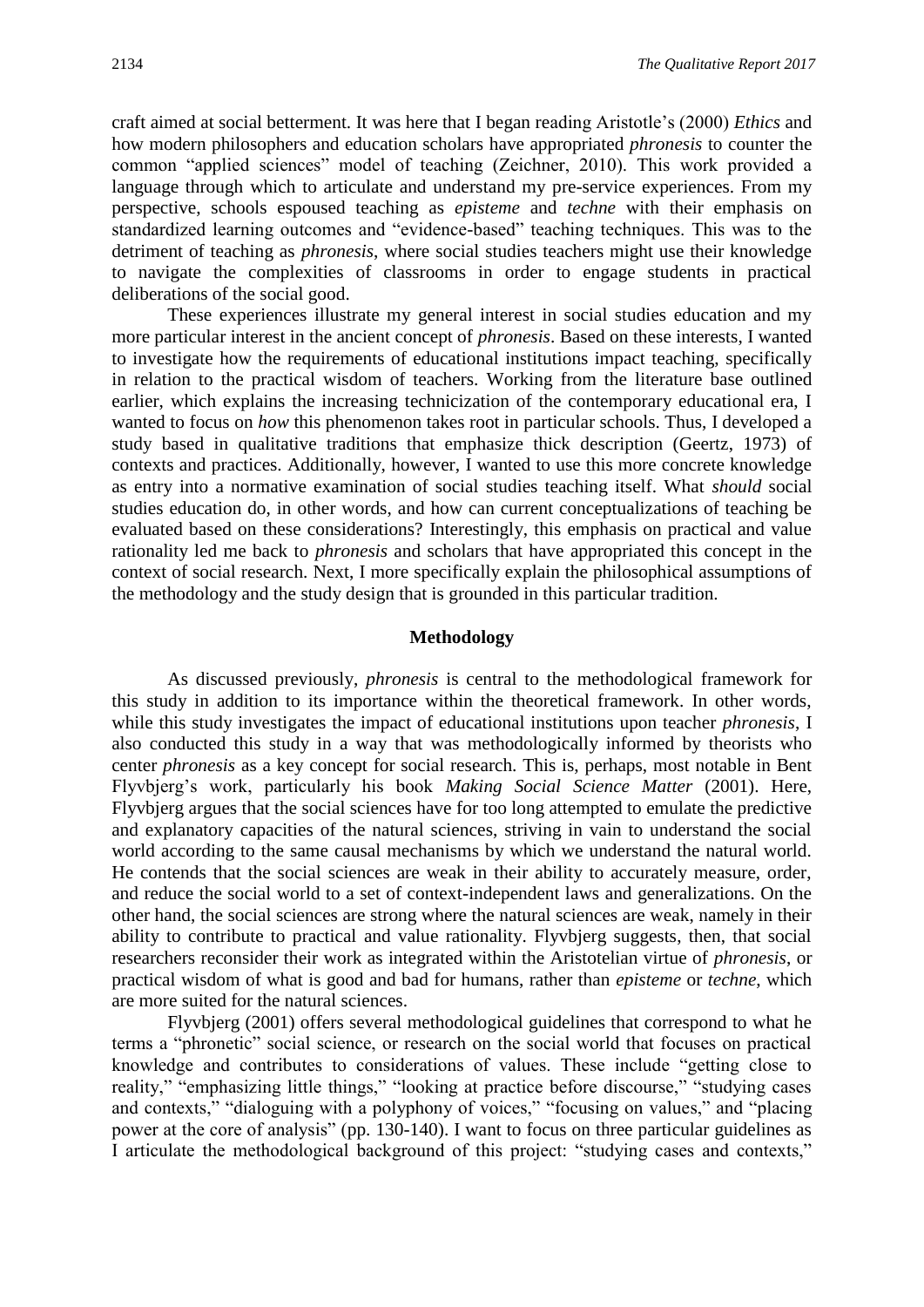"focusing on values," and "placing power at the core of analysis." These guidelines serve as the methodological basis for the study's design and central research questions.

The guideline of studying cases and contexts clearly links with case study approaches to social research. According to Yin (2003), case studies are empirical inquires "that [investigate] a contemporary phenomenon within its real-life context"  $(p. 11)$ . Though this definition is not incorrect, Flyvbjerg (2011) extends understandings of case study by dissecting some of the scholarly misconceptions surrounding this research approach. Among the misconceptions that Flyvbjerg argues against is the notion that case studies are only useful for generating hypotheses. While he contends that case studies can be used to test hypotheses, and thus make broad generalizations via falsification strategies, he also stresses that case studies are not limited simply to activities concerning the generation and testing of hypotheses. He writes that case studies are, perhaps, most useful in contributing to our practical knowledge of the social world, suggesting that "'the force of example' and transferability are underestimated" in scientific development (p. 305). Supplementing this argument, Thomas (2010) explicitly links the strength of case study research with the practical knowledge characterized by *phronesis*. Thomas argues that, rather than emphasizing deduction (i.e., testing hypotheses in practice) or induction (i.e., building hypotheses from practice), social researchers should emphasize "abduction," or "conclusions drawn from everyday generalizations" (p. 577). This focus on "exemplary knowledge" contributes, not to generalizable laws, but to transferable knowledge drawn from "example viewed and heard in the context of another's experience…but used in the context of one's own" (p. 578). This articulation forms the foundation for this study, which sought to generate rich, case-based knowledge of teachers navigating their practical wisdom in institutional contexts, which might connect with the experiences of others. However, I also came to understand these teacher experiences as what Flyvbjerg (2011) terms paradigmatic cases, or "cases that highlight more general characteristics of the societies in question" (p. 308). The context-rich experiences of the teachers in this study are emblematic of the more general trends toward an applied science understanding of teaching that characterizes contemporary education (Hansen, 2007; Zeichner, 2010).

While the preceding discussion locates the practical rationality of "phronetic" social science within case study, the guidelines concerning values and power emphasize its value rationality. Flyvbjerg (2001) argues that the goal of social science is to "produce input to the ongoing social dialogue and praxis in a society, rather than to generate ultimate, unequivocally verified knowledge" (p. 139). Such a stance links "phronetic" social science with tenets of critical traditions of research. As Kincheloe, McLaren, and Steinberg (2011) explain, "Inquiry that aspires to the name 'critical' must be connected to an attempt to confront the injustice of a particular society or public sphere within the society" (p. 164). Thus, in addition to generating rich, case knowledge of teacher experiences, I also wanted to interpret these experiences from a normative perspective; considering the power implicit in these case examples and how this serves particular values within social studies and education more generally. This section has discussed the methodological assumptions and research traditions that informed the construction of this study. In the next sections, I articulate more specifically the study design, including the participants, data collection, and analysis.

## **Study Design**

I selected a case study design for this project as, based on the preceding methodological discussion, it fits nicely with many of the assumptions of a "phronetic" orientation to research. The overarching design is a multiple-case study. Baxter and Jack (2008) write that this design investigates multiple cases that occupy different contexts with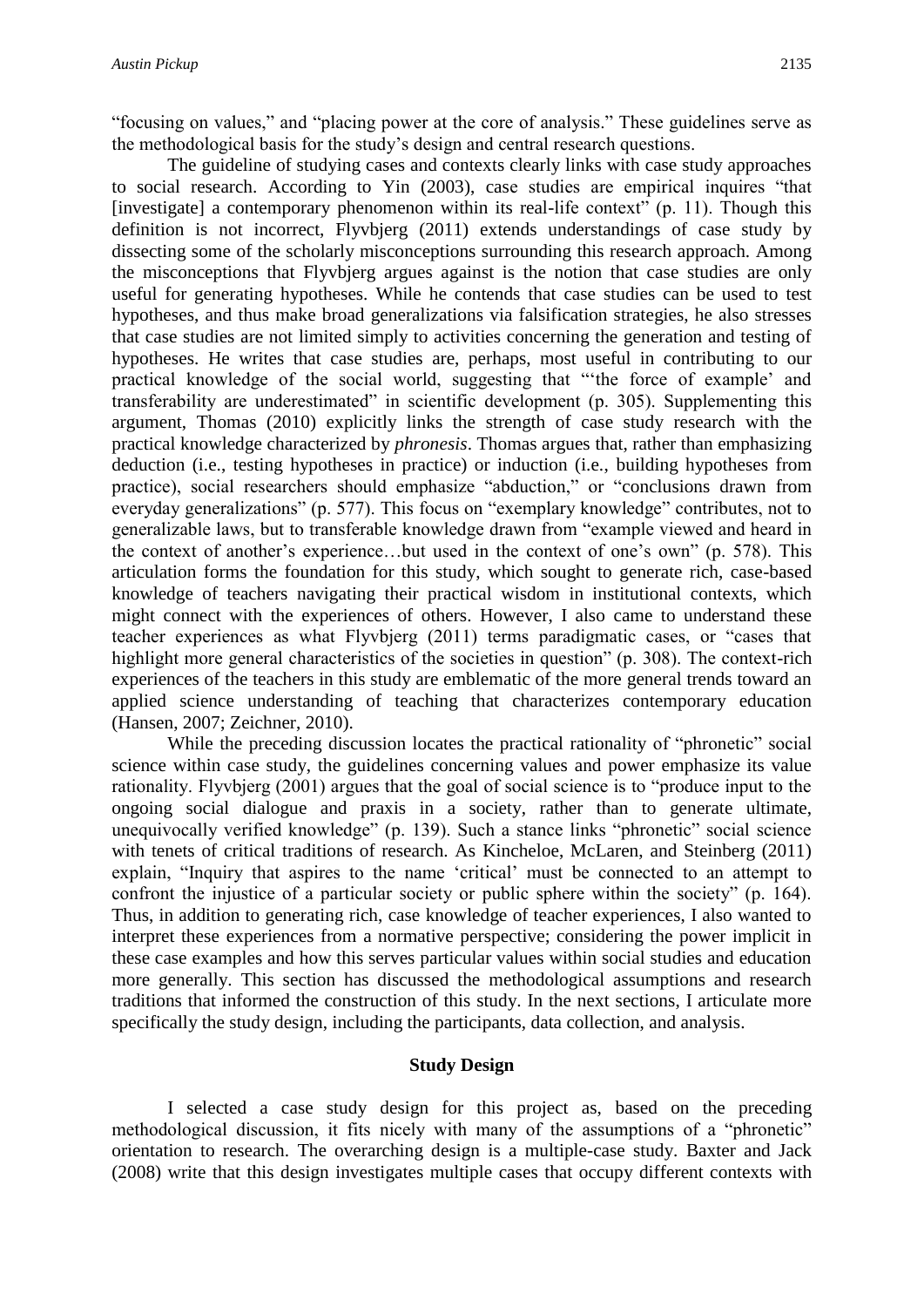the intent to understand the similarities and differences between cases (p. 550). This was true in this study as each participant, or case, worked either in a different school/classroom or as part of different teaching programs<sup>1</sup>. While some explanations of multiple case studies focus more on making predictions across cases (Yin, 2003), others emphasize gaining practical insight. Stake (2006) in particular offers "instrumental case study" for the purpose of gaining "insight and understanding of a particular situation or phenomenon" (as cited in Baxter  $\&$ Jack, 2008, p. 550). This description more closely connects with the intent of this study as I sought to gain practical insights into the particular situations teachers navigate within their institutional contexts. Finally, as discussed earlier, in hindsight, I see these teachers as paradigmatic cases (Flyvbjerg, 2011). The practical insights that emerged from investigation of these cases exemplify the general characteristics of contemporary education, which emphasizes technical knowledge over practical judgment. With these considerations in mind, this study examined four cases of teachers. I analyzed these individual cases to understand what common patterns emerged in the context of the following central research questions:

- 1. Do local institutional requirements impact teachers' professional practices and perceptions? If so, *how* do these requirements impact teachers' ability to engage in teaching as *phronesis*?
- 2. What do these cases indicate about how institutional requirements for teaching function in social studies education? What mechanisms of power exist? Who wins and who loses by these mechanisms of power?

## **Participants**

**.** 

After obtaining third-party approval from a university Institutional Review Board, I began to recruit participants according to goals of purposeful selection in qualitative studies. Maxwell (2005) notes that two particular goals of purposeful selection are to "deliberately examine cases that are critical for the theories that you began the study with" and "establish particular comparisons to illuminate the reasons for differences between settings or individuals" (p. 90). Based on my theoretical framework, I intentionally recruited teachers who taught social studies at the secondary level in public schools and, thus, would be subject to job-related requirements, such as meeting curricular objectives, instilling literacy learning outcomes, etc. Additionally, I wanted to recruit participants from both urban and rural environments and at various levels of experience, so that I could compare these cases, though this particular aspect of the study is not part of this paper. I e-mailed teachers meeting these general criteria about their interest in the study, providing each contact with an informed consent letter detailing the study and protection of confidentiality/anonymity. These queries yielded four total participants who volunteered to take part: Mr. Smith, Ms. Happ, Mr. Henley, and Mr. Gwynn.<sup>2</sup> Each of these participants met the purposeful selection criteria in that they taught social studies in either a public middle or high school. Additionally, Mr. Gwynn was acting as Mr. Henley's pre-service student teacher during the time of data collection. Though teaching in the same classroom, the fact that Mr. Gwynn had to adhere to

<sup>&</sup>lt;sup>1</sup> The larger study included comparisons relative to differences in institutional impact regarding urban/rural environments and novice/expert teachers. Thus, there was a mix of different geographical and professional contexts; teachers in urban schools, rural schools, and ranging in their professional experience from a preservice teacher to one with  $10+$  years of experience.

<sup>&</sup>lt;sup>2</sup> All names are pseudonyms to protect participant identities. Additionally, only I had access to collected data and this data was transferred into electronic format in a password protected computer for purposes of confidentiality and anonymity.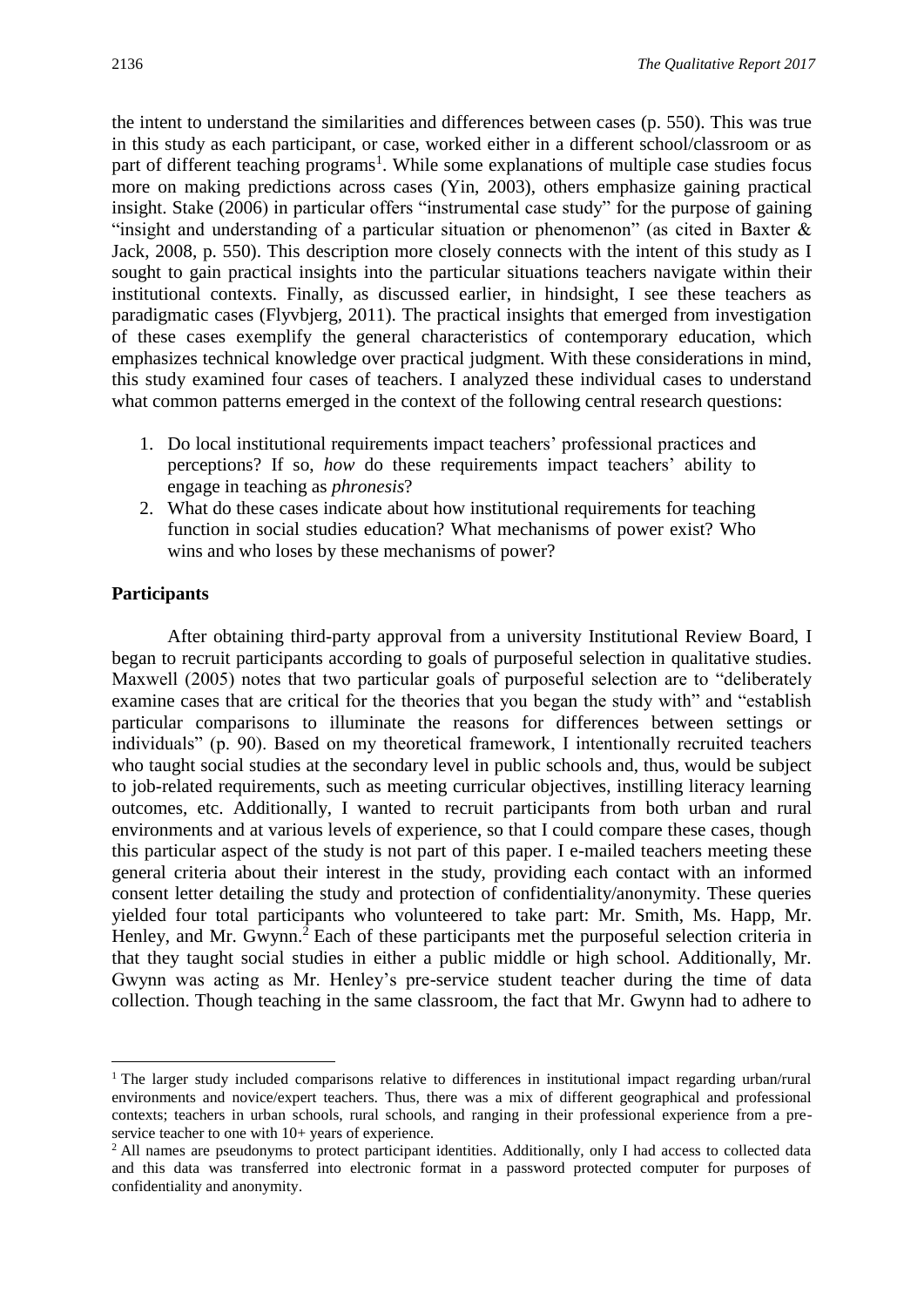both expectations from the school and the requirements of his university teacher education program added another layer to my analysis.

## **Data Collection**

Though case studies can be conducted either quantitatively or qualitatively, Stake (1978) suggests that the main purpose of this research design is to generate a deep understanding of the case itself. Case studies attend more to idiosyncrasies than generating predictions, Stake argues, so he views case study as more fitted to qualitative research traditions. Dyson and Genishi (2005) also offer that interests in investigating contextual knowledge and the complexity of human experience lead researchers to conduct case studies in the qualitative paradigm. As an in-depth case knowledge of teacher practices in specific contexts was my aim, I deemed qualitative research methods appropriate for the study. As is common with case studies (Yin, 2003), I utilized multiple sources of data collection, namely observations, interviews, and document analysis. I used these multiple sources of data collectively, as they were used to build and supplement each other. For example, I began data collection with a set of classroom observations of each participant<sup>3</sup>. I took field notes for each individual observation and, once points of inquiry began to emerge, I developed these field notes into interview questions for the first two rounds of interviews with each participant. Document analysis also supplemented these rounds of interviews. After receiving permission from participants, I analyzed documents that represented teachers' daily practices (e.g., lesson plans) or that impacted their daily practices (e.g., courses of study, Common Core literacy standards). I analyzed these documents on their own, but also used them to develop interview questions so that I might gain insight into what impact they had on participants' teaching practices. Thus, the first two sets of interviews focused on providing deeper information about observational (e.g., Can you tell me more about your rationale for conducting the hands-on learning activity from the other day?) and document (e.g., Can you explain what the purpose of the CCR/ELA standards are?) data. The third round of interviews focused more specifically on participant perceptions regarding their professional philosophies of education and their role as a social studies educator (e.g., What would you say is the purpose of social studies in the curriculum?). Though there was room for probing questions based on responses, participants received the same common set of questions for these interviews. Thus, within each case, these qualitative methods complemented and built off of each other in the development of data. This also provided an element of trustworthiness, as findings emerging from multiple sources of data serve as one element of triangulation, a common form of providing validity to qualitative results (Merriam, 1998).

## **Data Analysis**

1

In this section, I discuss the methods of qualitative data analysis utilized to generate the major findings for this study. This included both within and across-case analysis which led to larger categories that speak to common elements among the cases, as well as themes that focused on individual case findings that supplement the larger categories. To begin, I engaged in qualitative coding to elicit key findings from within each individual case. This within-case analysis included two primary cycles of coding. The first cycle used descriptive and in vivo coding. Saldaña (2015) defines descriptive coding as summary "in a word or short phrase...the basic topic of a passage of qualitative data" (p. 102) and in vivo coding as

<sup>&</sup>lt;sup>3</sup> Mr. Gwynn had fewer total classroom observations because he simply taught less as a student teacher. However, the process described above of using observations to build subsequent interview questions was still followed.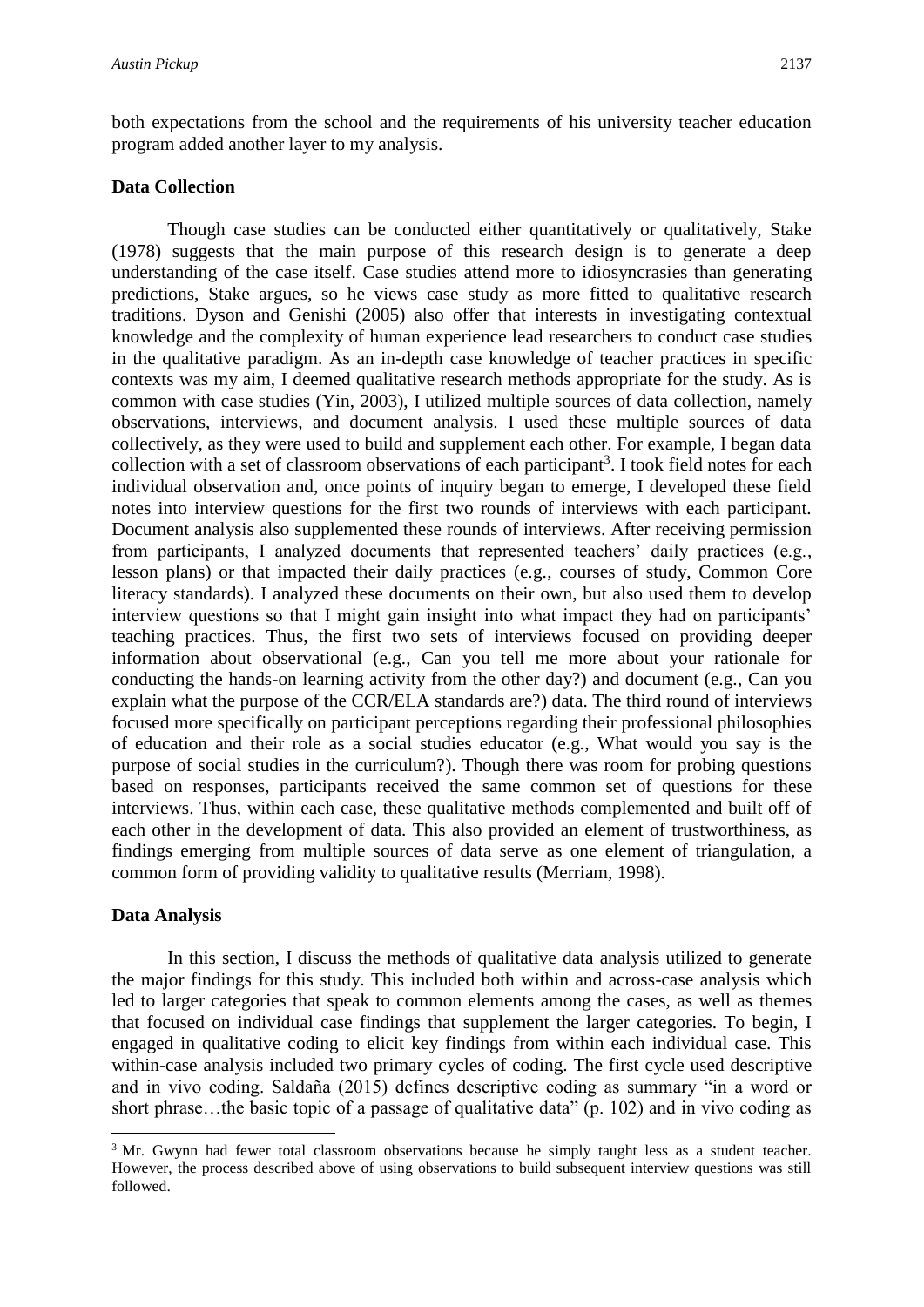that which "refers to a word or short phrase from the actual language found in the qualitative data record" (p. 105). I applied this coding structure to each individual data source as appropriate. For example, observation field notes and documents typically received more descriptive codes (e.g., experiential learning), while interview transcripts received many more in vivo codes (e.g., when Mr. Smith explained he felt like a "glorified reading specialist"). The second cycle used focused coding, which Saldaña (2015) says "searches for the most frequent or significant codes to develop the most salient categories in the data corpus" (p. 240). I analyzed common codes from across interview transcripts, observation field notes, and documents to develop into broader themes. These form the individual themes that are discussed later in the findings section (e.g., curricular controls, time constraints, etc.) within the broader across-case categories.

Once I developed these broader themes from within-case analysis, I implemented an across-case analysis that incorporated elements of the theoretical framework of *phronesis*. Broader categories drawn in consideration of the theoretical framework became the organizational structure for the common themes that emerged from within-case analysis. These overarching categories are: (1) evidence of institutional "controls," (2) evidence of teacher judgment/autonomy, and (3) teacher attitudes about social studies. The first category focuses on data suggesting that job requirements did, in fact, control teaching practices and beliefs and how that occurred. The second category focuses on data illustrating the level of judgment/autonomy, a central feature of *phronesis*, exhibited and expressed by teachers and how it was situated in the overall institutional context of teaching. Finally, the last category focuses on data highlighting teachers' personal and professional beliefs about social studies, concentrating on the extent to which they felt job requirements supported or contradicted these beliefs. These across-case categories form the organization of the findings section. Next, I summarize these findings using many common themes from individual cases to support and add depth to them. In the Discussion section, these findings are then used as a basis for considering the initial research questions.

#### **Findings**

#### **Evidence of Institutional Controls**

The first major category I discuss in the findings section concerns themes from across the cases indicating that institutional job-requirements worked to control teacher practices in particular ways. More specifically, on the whole, the overarching directives for participants to teach toward pre-determined learning outcomes directed by the institution tended to foster technical pedagogies. This limited teacher abilities to engage in practical deliberation and judgments about what they professionally deemed most valuable and worthwhile for students. In this section, I will summarize and discuss data to support the following common themes that emerged from within-case analysis: *curricular controls*, *time constraints*, and *emphasis on skills*.

#### *Curricular Controls*

The first theme related to institutional controls concerned constraints of the curriculum, specifically the objectives laid out for each grade and content area in the Alabama Course of Study (ALCOS). Though, at times, participants expressed satisfaction with the structure that ALCOS provided, many also noted and exhibited that these predetermined objectives constrained their teaching. Mr. Smith noted: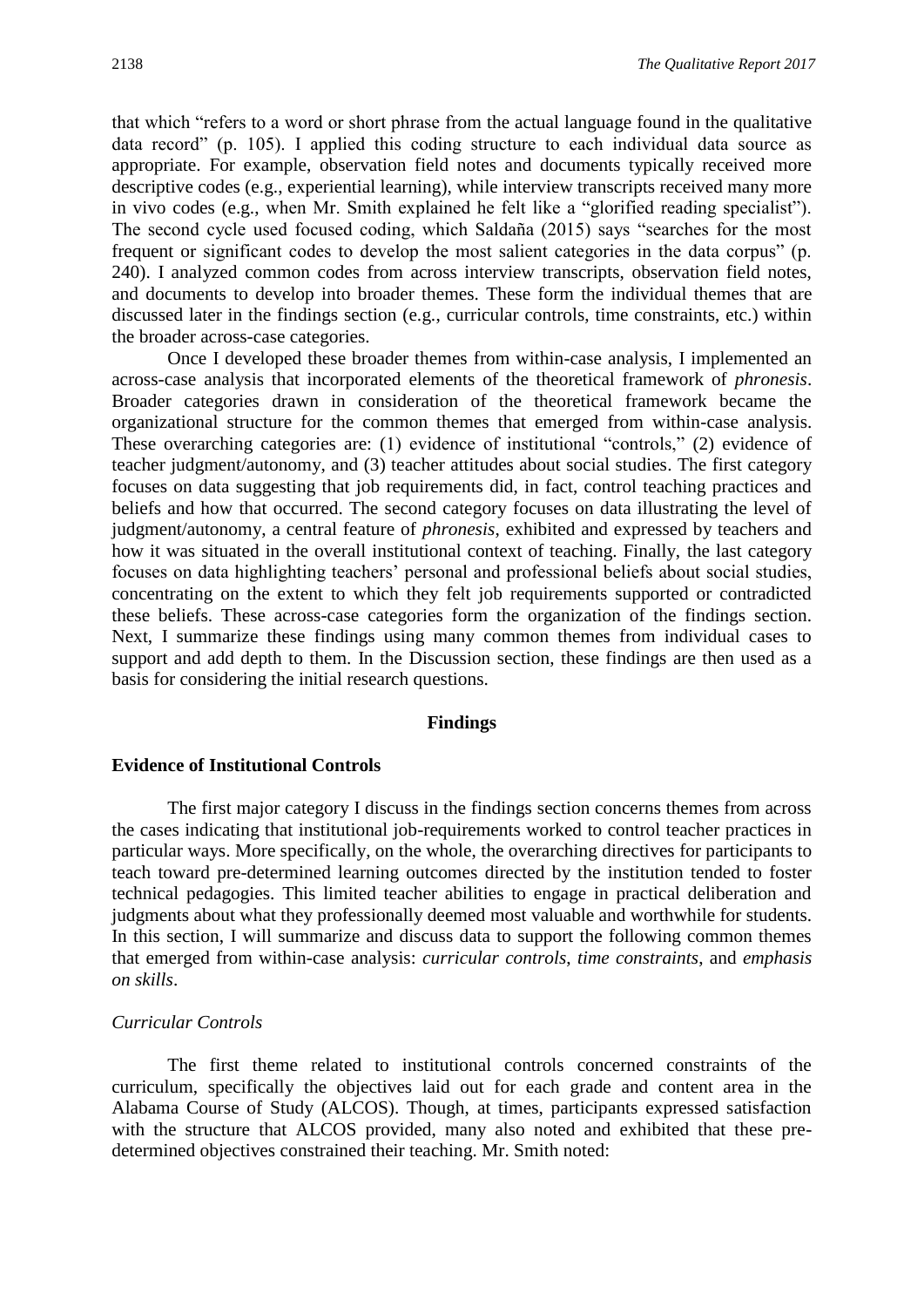I know that in Civics I need to cover the purpose of government and the foundations of government and the three branches of government, and things like that, but I feel like sometimes [ALCOS] is a little bit of a hindrance to me… I have to make things fit into these little boxes.

The institutional expectation of making teaching "fit into little boxes" clearly represented a limitation of professional judgment for Mr. Smith. Field notes from classroom observations supported Mr. Smith's sentiments, as *limitation of student inquiry* was a consistent pattern. For example, even during experiential, student-led activities, such as a class where students created a mock Congress bill, Mr. Smith would often limit discussion and questioning to have students fill out answers on curriculum aligned worksheets. When asked about these episodes, Mr. Smith explained that he wanted more hands-on, inquirybased activities but he felt he could not because he had to "get through the curriculum."

Similar ideas and teaching practices were evident among other participants. Common patterns in field notes during Ms. Happ's observations were a focus on *teacher-centered instruction*. Her primary form of instruction emphasized content regurgitation as students would take notes from PowerPoint slides or their own textbooks. During these activities, dialogue, inquiry, and practical or social application were noticeably absent, as students primarily copied or recited information. Discussing these observations in interviews, Ms. Happ noted that she would sometimes incorporate activities to foster more student inquiry and critical thinking. However, due the charge to keep pace with ALCOS objectives, she explained that this was difficult and, at times, even resulted in *curriculum narrowing*. In her words, she would have to "get skinny with the curriculum." This might mean being extremely selective with how much she felt she could engage in deeper, critical reflection. She explained, "There's really not enough time to get [students] that immersed into something, so you just have to cherry pick [what] you're going to get that deep in."

Mr. Henley represented an interesting case as he was the most experienced teacher and, based on observations and interviews, seemed most adept at navigating job requirements alongside his own professional expertise. Despite this, it was also very clear that curricular objectives very much impacted his teaching possibilities. Field notes of teaching observations indicated patterns of both *student-centered instruction* and *limitations of student inquiry*. As an example, Mr. Henley facilitated student-led discussions about the 2013 Congressional budget crisis, tying this present-day conversation to the week's unit on progressivism. Despite an engaging conversation with students about whether critical social programs should remain untouched during financial crisis, Mr. Henley eventually limited student questions and discussions in order to present students with notes from a PowerPoint covering the bulk of the unit's content. Discussing this episode, Mr. Henley explained, "There are times we have to cut off the conversation and be able to move on because we have to cover the class content." These data clearly illustrate that pre-determined curricular objectives constrained teaching possibilities, most notably functioning to limit possibilities for student inquiry, dialogue, and critical reflection.

## *Emphasis on Skills*

The institutional emphasis on skills, particularly related to reading and writing, coincided with the control of curriculum objectives to constrain participants' judgment and teaching possibilities. Many participants noted that, with the incorporation of Common Core State Standards (CCSS) into their districts, they were now expected to focus much of their instruction on teaching literacy skills which then undermined some of the application of actual social studies content. Perhaps, the strongest expression of this was when Mr. Smith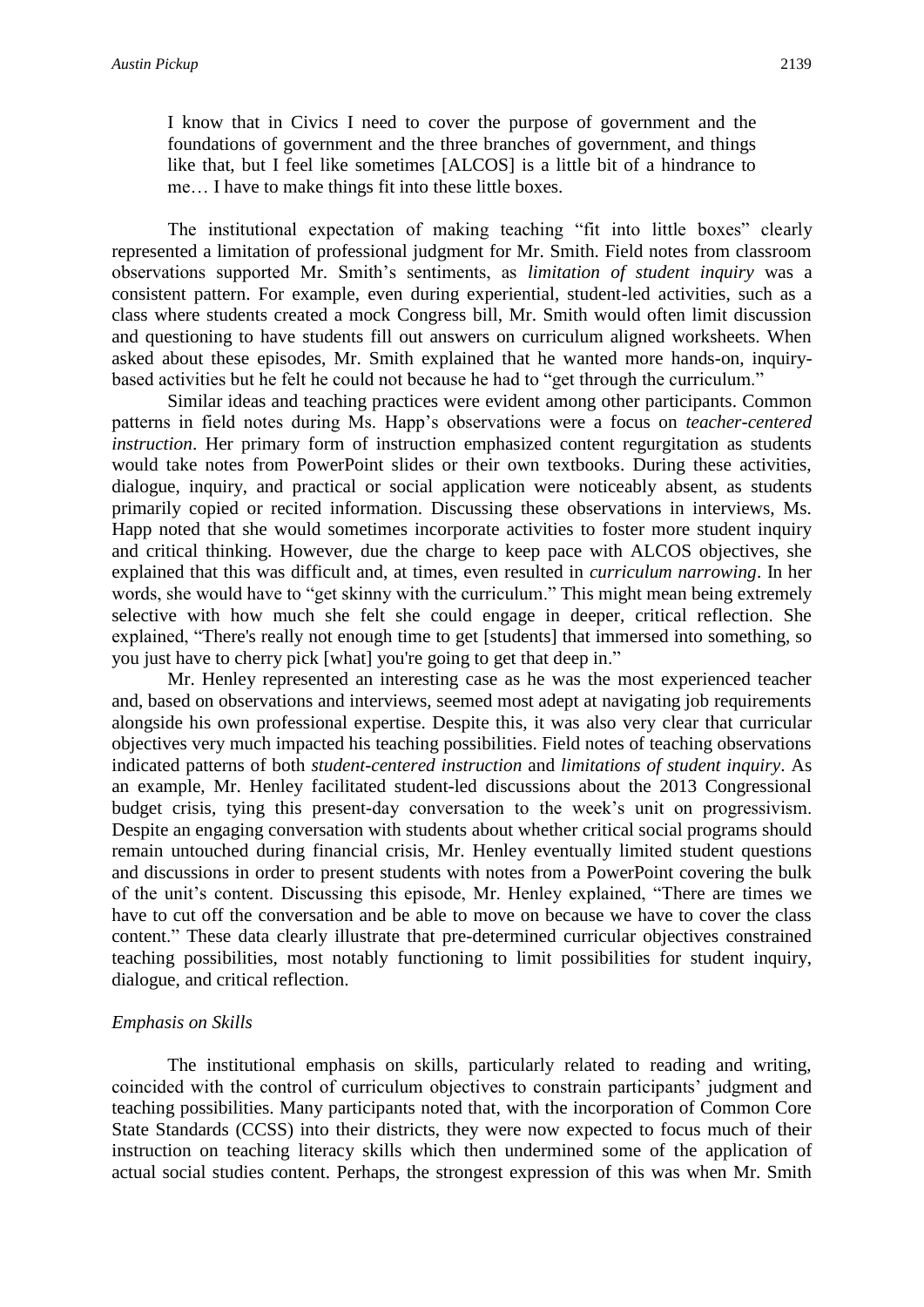explained that he felt sometimes like a "glorified readings specialist" rather than a history teacher. Going further, he said that the district focus was now "less on let's learn about history and let's focus on learning how to read history...Going back to Common Core...we don't want this to be opinion-based…but more, how can you support what you said in the text." Ms. Happ linked this literacy focus to testing as opposed to any deeper critical thinking or social application, explaining that CCSS would be evaluated with a district shift to the new standardized test, ACT Aspire. She explained, "I have to teach them vocabulary…so that when they get in there (testing), their brain's not going to fry out when they see the big vocabulary."

Mr. Henley was much more direct in discussing the ways in which the focus on skills limited some of the salient features of social studies education. Similar to Ms. Happ, he explained that CCSS literacy standards were now heavily emphasized to prepare for the new standardized testing regimen meant to evaluate student college and career readiness. Mr. Henley stated, "as far as Common Core goes, it's definitely more towards skills… [administrators are] looking at what are the academic points to meet testing...and we are completely missing a certain component for that active citizenship part." A clear illustration of the limiting nature of this institutional nature on skills emerged from observations of Mr. Gwynn, the student teacher for Mr. Henley. Like many, Mr. Gwynn would often use lecture and PowerPoint slides to move through curricular content efficiently. During one of these lectures on WWI, a student asked about the U.S. role in the war and whether they could have remained neutral. Mr. Gwynn responded, "probably not because American ships were being sunk," before quickly going back to the PowerPoint slides from which students took notes. Mr. Gwynn directly tied his favoring of traditional content over active student engagement to skill development for college. He explained, "I don't know anyone who could have made it through [college] without some degree of note-taking skills, so I think it's just a good skill to have." Thus, on the whole, data indicated that the institutional emphasis on development of literacy skills worked to limit possibilities for student inquiry and the social application of social studies content.

## *Time Constraints*

The final prevalent theme indicating evidence of institutional controls concerned both long-term and short-term time constraints. It is important to note that this particular theme added another layer to the first two (curricular controls, emphasis on skills), as time limitations exacerbated the focus on ALCOS objectives and meeting CCSS requirements. In the short-term, Mr. Smith noted that the focus on moving efficiently through set curricular objectives and meeting CCSS literacy standards limited his ability to make personal or social applications from the content on a daily basis. He explained that in his day-to-day classroom he could "spend five minutes talking about socially relevant things. So, yes I can do it but not in-depth. I think I can just hit the top of the iceberg kind of thing." In the long-term, Ms. Happ would intentionally "shut down" classes weeks in advance to narrowly focus on material covered on impending tests. Discussing the problematics of this, she said, "I shut down so it really cuts into my curriculum, so I have to really get skinny with a lot of things and that makes it very, very hard on me and it's not fair to [the students]."

A consistent pattern emerging from field notes of classroom observations was the pressure to go faster. In an observation of Ms. Happ's PowerPoint notes activities, two students raised their hands during the lecture, one to ask Ms. Happ to slow down and another to make a connection between the material and a movie they had seen. Ms. Happ responded with phrases such as "I've got to move on" and "Guys we've got to hurry." Similarly, Mr. Henley pushed his students to work more quickly during classroom observations, often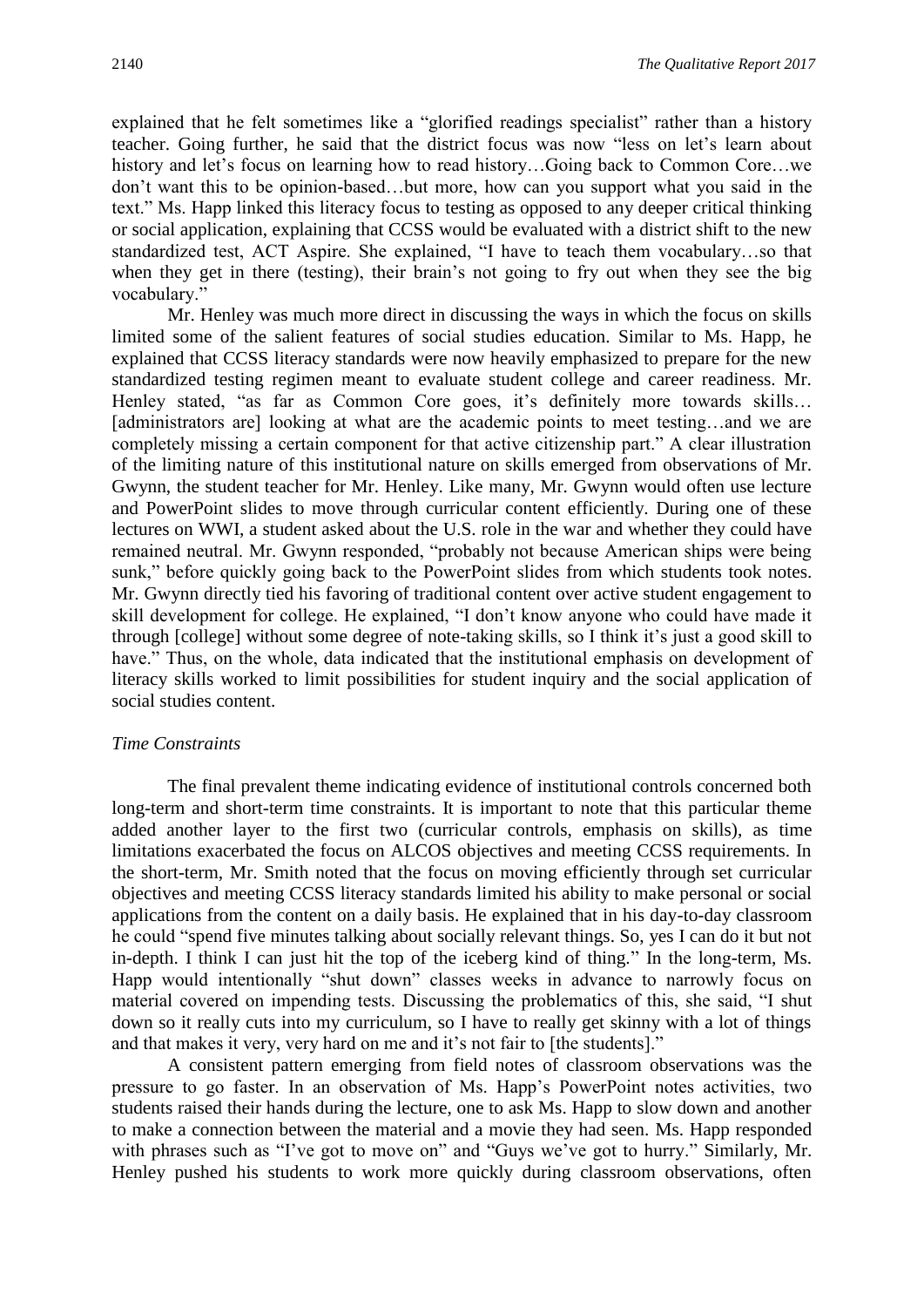making comments like "Time's ticking away, you only have a few minutes." This pressure was ubiquitous among participants and comments from Mr. Gwynn perhaps best illustrate this. During an interview on the importance of student inquiry, he stated, "I'll try to answer questions to the best of my ability and honestly I'm just sitting there checking my watch [because] if you spend thirty seconds answering a question...that's a pretty long time." It is clear, then, that the natural limitations of time, both short-term and long-term, worked to privilege adherence to institutional objectives and limit possibilities for inquiry, dialogue, and social application of content.

The common themes of *curricular controls*, *emphasis on skills*, and *time constraints* support the general category of an institutional control of teaching. What is important to see here is that these controls privileged the efficient coverage of basic propositional knowledge and development of skills; features that I will later discuss align with virtues of *episteme* and *techne.* On the other hand, they limited teacher professional judgment and student inquiry, dialogue, and application of social values, which are more characteristic of the virtue of *phronesis*. Despite these controls, participants did note and exhibit a certain level of professional judgment in relation to these institutional factors. In the next section, I will discuss common themes according to this category.

## **Evidence of Professional Judgment**

The first major category encompassed across-case themes that indicated how institutional job-requirements impacted teacher perceptions and practices. On the whole, these themes indicated epistemic and technical understandings of teaching and learning. The category discussed in this section includes themes that align more directly with characteristics of *phronesis*. The aspects of discernment, dialogue, and contextual judgment are central in Aristotle's (2000) description of the virtue of practical wisdom. Though the particular themes that emerged in this category were a bit more nuanced and particular across the cases than others, I will focus on two main common themes: *institutional leeway* and *limited judgment of educational ends*.

## *Institutional Leeway*

Participants indicated that institutional requirements were constraining, but this stopped short of dictating every aspect of their teaching. In terms of navigating the day-today functions of the classroom, participants clearly indicated that they had to rely on experience, professional judgment, and even intuition rather than following a rule book. After a classroom observation where Mr. Smith had to navigate issues with student use of technology, he noted this in a follow-up interview:

I think it's more you have to find your own way and that's part of just you know being a teacher and experiencing. Somebody said once…you learn more your first year teaching than four years of college because when you get in here and it's like, it's not just hypotheticals anymore and you've got to make that decision…you've got to think on your feet a lot and you just kind of go with it…every situation is going to be different. You're going to have to think on your feet.

Mr. Gwynn made similar assertions regarding the importance of experience when handling the day-to-day issues presented by students in the classroom. During one classroom observation in particular, Mr. Gwynn facilitated student presentations where students utilized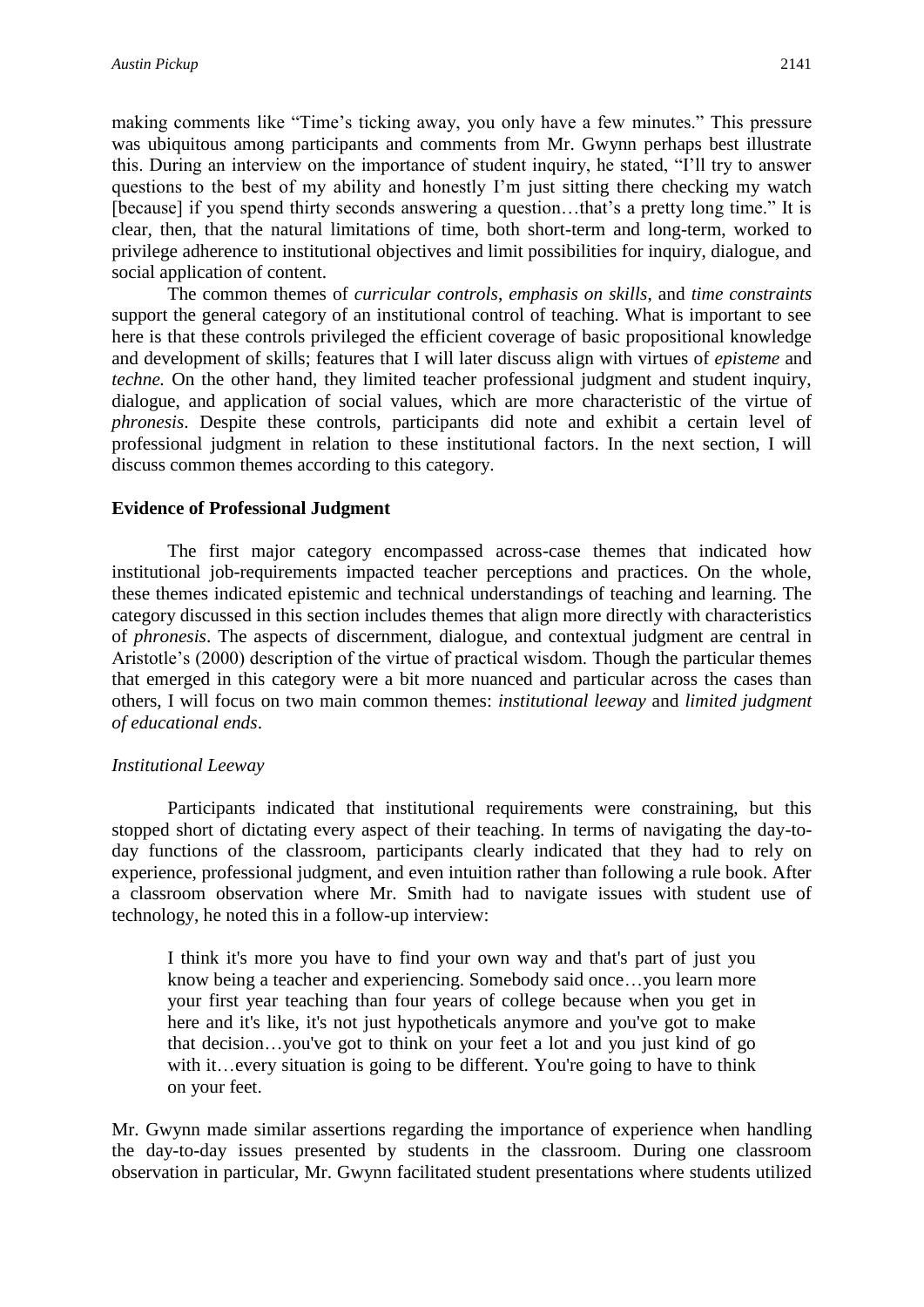PowerPoint or Prezis. At times, the classroom technology failed and created some disruptions among students. Interviews concerning these observations focused on what he believed would most adequately prepare him for handling future situations like this. He replied, "I think just further experience, just teaching, dealing with days like that." Thus, Mr. Gwynn emphasized the role of practical experience, rather than his university training or institutional directives, as a way to further develop his navigation of daily classroom issues.

Ms. Happ actually used the direct terminology of "leeway" when expressing her ability to make professional judgments, which she emphasized within the selection of class materials and texts. She even linked this to institutional goals, stating that "it's (CCSS) really given us some *leeway* now to be able to pull texts from anywhere." Interestingly, Mr. Henley used similar language when discussing the particular mandates of his school. He noted that his school administration had recently adopted a Strategic Teaching Model (STM) and Response to Intervention (RtI) program that teachers were expected to incorporate. However, he explained,

I'm required to teach the course of study but how I do that is pretty much dictated by me. There are again, there are some kind of filters, those being that strategic teaching model, but you have a lot of *leeway*.

Again similar to Ms. Happ, Mr. Henley discussed this particular leeway regarding his selection of class materials. During classroom observations, Mr. Henley assigned and had students discuss texts that he brought in, such as *Letters from Rifka* and Upton Sinclair's *The Jungle*, to teach about issues of immigration and progressivism in the early 20<sup>th</sup> century.

Participants clearly indicated that there was an important role for experience and professional judgment within the institutional structure that also constrained their teaching. Even referencing some of these institutional requirements, some participants noted how there was space, or leeway, for teachers to make their own determinations. Crucial for my analysis, however, the bulk of professional judgment concerned means rather than ends. In other words, participants did have the ability to utilize their professional judgment, but this was overwhelmingly in relation to *how* to meet institutional objectives rather than the ends they deemed most valuable. The next section discusses data that support this key theme.

## *Limited Judgment of Educational Ends*

Participants overwhelmingly lacked the ability to incorporate content or activities they judged valuable that went beyond institutional objectives, despite the clear evidence of professional judgment exhibited and expressed by teachers. Several classroom observations illustrated that Mr. Smith would engage students in his Civics class in hands-on activities that taught personal finance. Though he expressed that "kids need this," he explained that he actually had to get administrative approval for this activity because it was not included in the official curriculum. He noted that "one day a month I can afford to spend on something that I think they really need." This did not necessarily mean that he deemed everything else he taught as not valuable, but that he could only very occasionally incorporate something he judged to be valuable that went outside of institutional objectives. The predominance of institutional objectives within professional judgment was also evident with Ms. Happ. Many classroom observations illustrated an engaging set of student-led activities called "Greek Days," where students dressed up and reported on a particular Greek god they had researched. Ms. Happ noted that this was something she and a few other teachers came up with and saw as extremely valuable in terms of student inquiry and engagement. However,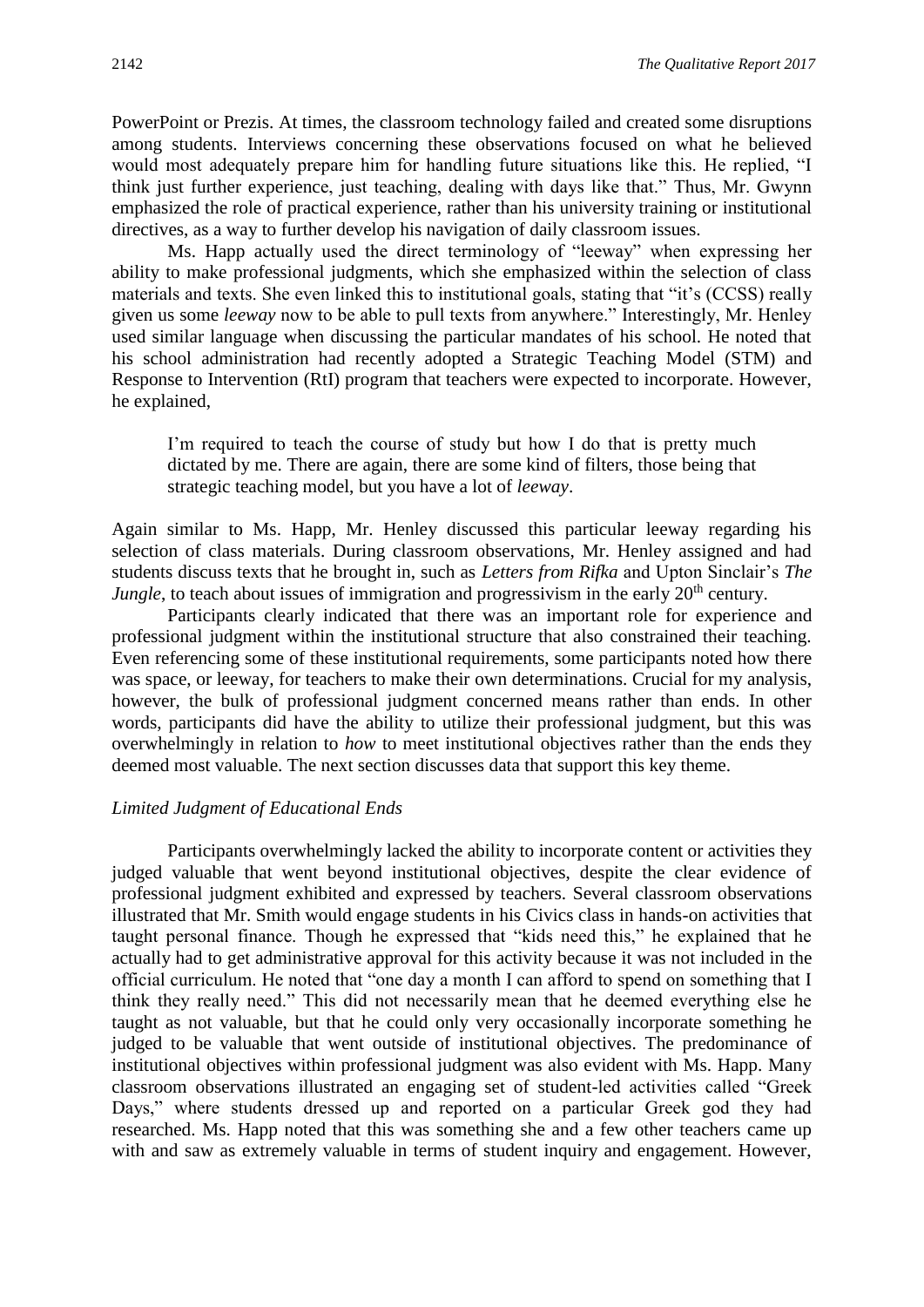interviews indicated that these activities were secondary to institutional objectives. Ms. Happ said,

Learning is not easy. It's hard. You've got to read, you've got to write, you've got to research…But, if they will do these things, then I will find some activity where they can get their hands into it and kind of be non-traditional and continue with their learning process, so it's kind of a "kickback" day.

Additionally, Ms. Happ expressed much of her professional judgment in relation to the objectives of the institution, rather than the educational ends she personally deemed valuable. She noted that the CCSS allowed for leeway regarding the use of texts "as long as it is dealing with our standard and getting our standard covered."

Similar patterns emerged in the cases of Mr. Henley and Mr. Gwynn. Recall that classroom observations illustrated that Mr. Henley would often incorporate student-centered activities focusing on practical applications of social studies content, such as the episode where students discussed the 2013 Congressional budget crisis. Discussing this observation, he explained,

Our district has pacing guides and most teachers will look at their class throughout the year and say, ok, you know, I take my 18 or 12 standards… and I'll divide that by 2 and I have to cover that amount between August and December and the others between January and May and so we are at a pace, but I think it is important for us to be able to stop and talk about contemporary things, things that are going on today for the kids to make it relevant and make it meaningful to them.

Thus, Mr. Henley judged these activities as valuable due to their relevance and meaning to students, but also recognized that they were asides to the overarching goal of covering standards efficiently. Further highlighting that teacher judgments primarily concerned techniques rather than educational ends themselves, Mr. Gwynn explained that the ALCOS objectives and CCSS "allow me to spend more time…thinking about *how* I'm going to teach something as opposed to *what* I'm going to teach."

The data represented in this section support the overall category that participants did have a certain level of professional judgment in their teaching. However, it is important to note that the judgments they expressed and exhibited were often related to the *means* of teaching, rather than the *ends* of education. Additionally, when participants did make professional judgments concerning educational ends, they were mostly sporadic and secondary to the overarching aim of meeting institutional objectives. This is a key distinction as deliberation about ends rather than means, or judgments about values rather than solely technique, is a central characteristic of *phronesis*. The next section discusses themes within the final major category from the across-case analysis.

## **Teacher Attitudes about Social Studies**

The final category encapsulates themes that were largely drawn from the final interviews conducted with participants. These interviews focused on participants' personal and professional attitudes concerning their content area, including questions inquiring about perceptions of quality teaching and the role of social studies as a content area (e.g., Describe what makes an "expert" teacher.; What would you say is the purpose of social studies in the curriculum?). Recall that value rationality, or what Aristotle (2000) describes as "what is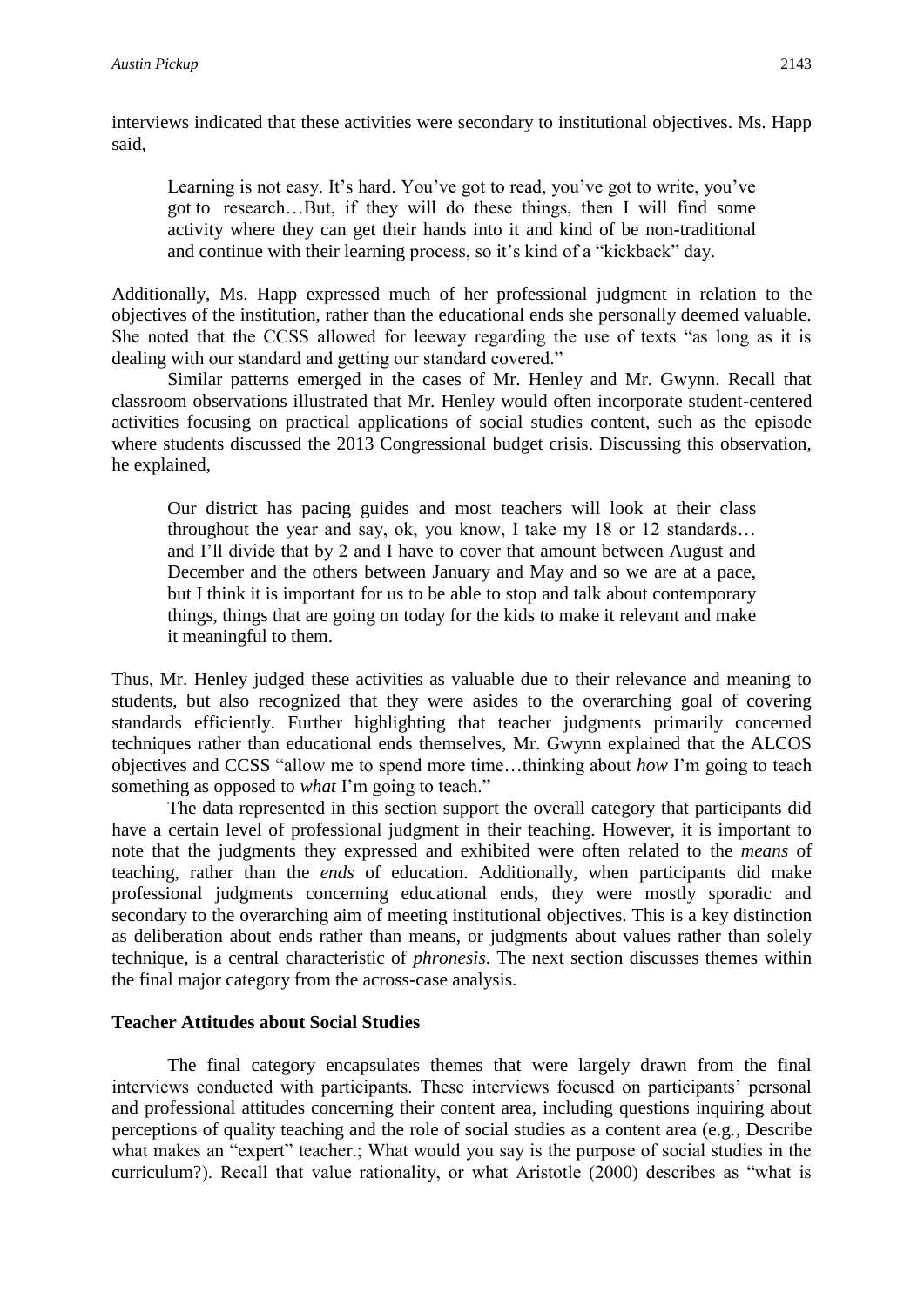good and bad for human beings" (p. 107), is a central characteristic of *phronesis* that distinguishes this virtue from *episteme* and *techne*. Using this framework for my analysis, I attempted to understand if teachers' personal and professional beliefs about social studies included this value rational element, if they were characterized by technical considerations in line with the institution, or qualities of both. The two major themes which emerged suggest that participants' moved in and out of describing their attitudes about social studies according to *institutional objectives* and *social values*. Supplementing the other categories, however, it also seemed clear that institutional objectives in many ways limited or constrained the ability of participants to enact practices aligning with their beliefs about social studies for teaching social values.

## *Institutional Objectives*

Each participant understood their role as a social studies teacher in the context of achieving institutional objectives in some way. Mr. Smith, though often first speaking more to the discipline-specific purposes of History, would sometimes come back to the institutional purposes the school required of him. For example, he explained that he was "really trying to get into this Common Core thing." When asked about his role as a social studies teacher, he responded, "You know I've got to teach the history, but going back to that first question you asked about social studies in general, I've got to figure out a way to teach these standards" (ALCOS objectives). Ms. Happ spoke less specifically about the state objectives or CCSS, but did often discuss her role in the context of instilling skills for high school preparation. She explained, "I'm trying to give them skills so that when they get across the road, when they get to high school that they'll be able to be interdependent and take care of themselves." Ms. Happ also believed that teaching higher-order critical thinking was part of her role, but noted that teaching basic literacy skills was necessary first. She stated, "We should be teaching critical thinking skills…but what we fall into is that we're picking up fail-safes that happen below us, so we're picking up having to teach them reading skills…writing skills." Though not specifically naming institutional objectives here, it is important to remember that CCSS was the required mechanism through which to teach the skills to which Ms. Happ referred.

Mr. Henley and Mr. Gwynn also understood their role as social studies teacher in part according to meeting the directives of the institution. Interestingly, when I asked Mr. Henley about his "job" as a social studies teacher, he replied straightforwardly,

I think my basic requirement is to teach the required course of study to the students. So this is from the Alabama course of study and also the Common Core. It's where we get our standard-based instruction from. That's my primary I guess you say overarching type of objective.

Mr. Henley had different responses when asked about the role and purpose of social studies more generally, which I will discuss in the next section. Similarly, when asked about his responsibilities as a pre-service teacher, Mr. Gwynn replied that "you just have the standards that you have to teach. You have to cover certain material." These data illustrate that participants often spoke of their role as social studies teachers in relation to institutional outcomes. On the other hand, the next section indicates that participants also went beyond these institutional characterizations and linked the goals of their teaching to social values.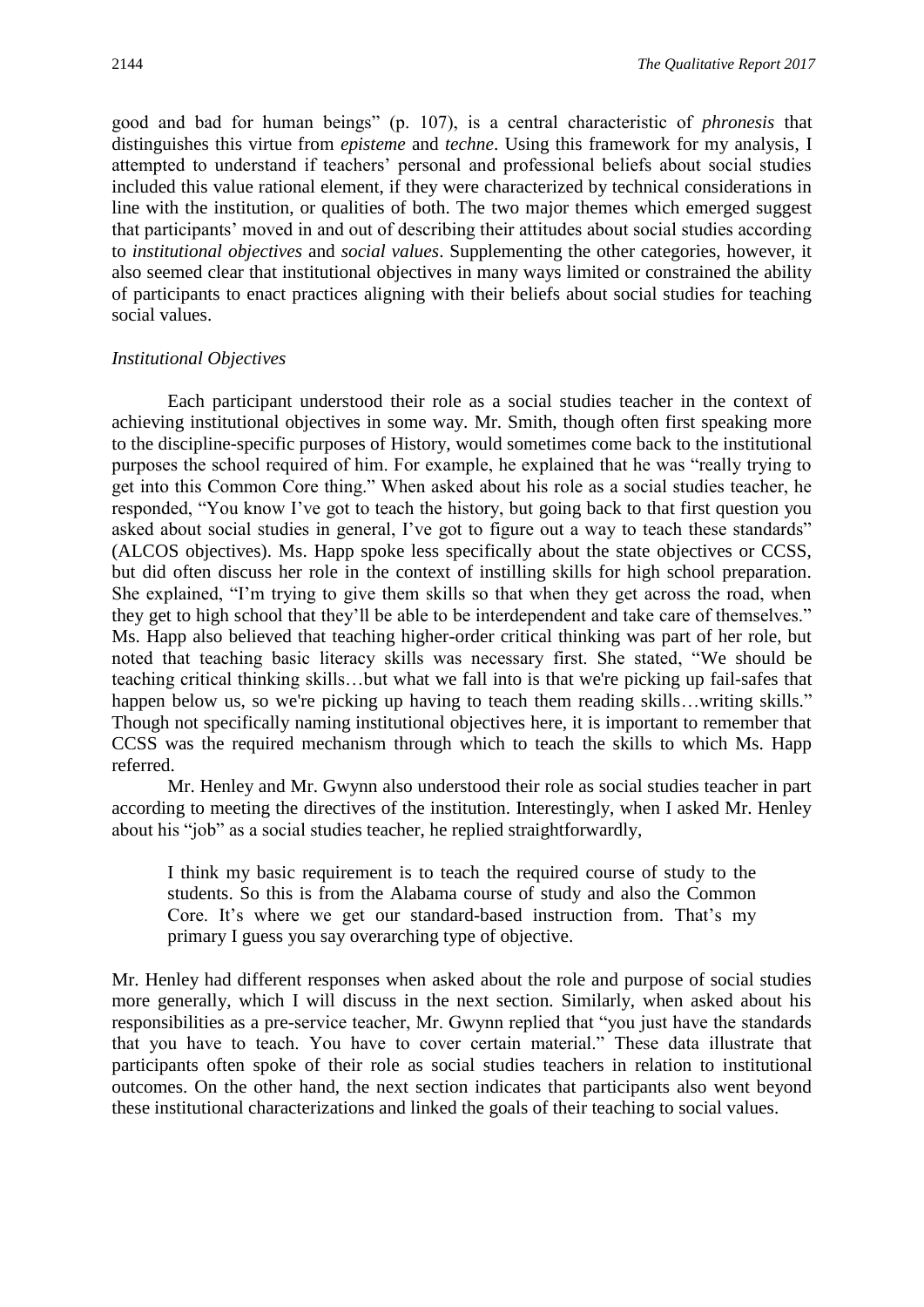## *Social Goals*

The theme of teaching social studies for socially valuable purposes was also quite evident among the participants. Concerning the purpose of social studies, Mr. Smith explained,

It was more about knowing dates and numbers and names and things like that, but I think it's more about preparing the students to be able to function in society…understanding how groups interact with each other and the relationship between different groups of people…I think it's all about helping them interact with each other.

Though Mr. Smith believed there had been a shift toward the social application of social studies content, he also clearly articulated that institutional goals outweighed them. He stated,

I think that's kind of my role, by kind of opening [students'] eyes to some things. If this is what happened in history, how does that relate to me? What's going on in real life that's happening? But there's not always time for that when you're teaching this reading strategy, this writing strategy.

Ms. Happ connected her role as social studies teacher to goals of citizenship and community. She explained, "I want them to understand what will make them a productive citizen, not just [in] their responsibilities to the government, but also to their community." Recall her assertions in the previous sections, however, that this was not always possible due to keeping pace with the course of study and teaching basic literacy skills.

Mr. Henley and Mr. Gwynn also expressed attitudes toward social studies that went beyond simply meeting institutional objectives. In the previous section, I noted that Mr. Henley described his role as meeting ALCOS objectives and CCSS when asked about his "job." When discussing his role as a social studies educator more generally, he made comments such as

I want them to be developers of a stance on critical civic issues and to be able to know what they stand for… they're going to be the kids that end up having to make those decisions as active citizens.

Mr. Gwynn had similar responses when asked about unique features of social studies. He explained that social studies develops "a more open-minded society…being able to debate with people who have different ideas…and discuss and live with people that have different ideals than you, but respect them." Despite this, both participants recognized the limitations of these social applications due to institutional directives. For example, Mr. Henley emphatically noted the constraints of institutional objectives, stating that his school emphasized CCSS "by a landslide" over social application and that "a school-wide approach to active citizenship is something we completely missed the boat on."

This section described emergent themes related to the category of participant attitudes toward social studies. Participants clearly understood their roles both according to institutional objectives and more transcendent goals of social value. These goals were not always understood in contradiction, but it was clear that participants believed that social application, or deliberation about "what is good and bad for human beings" (Aristotle, 2000, p. 107), was limited by the requirements of their schools. This largely supplements the other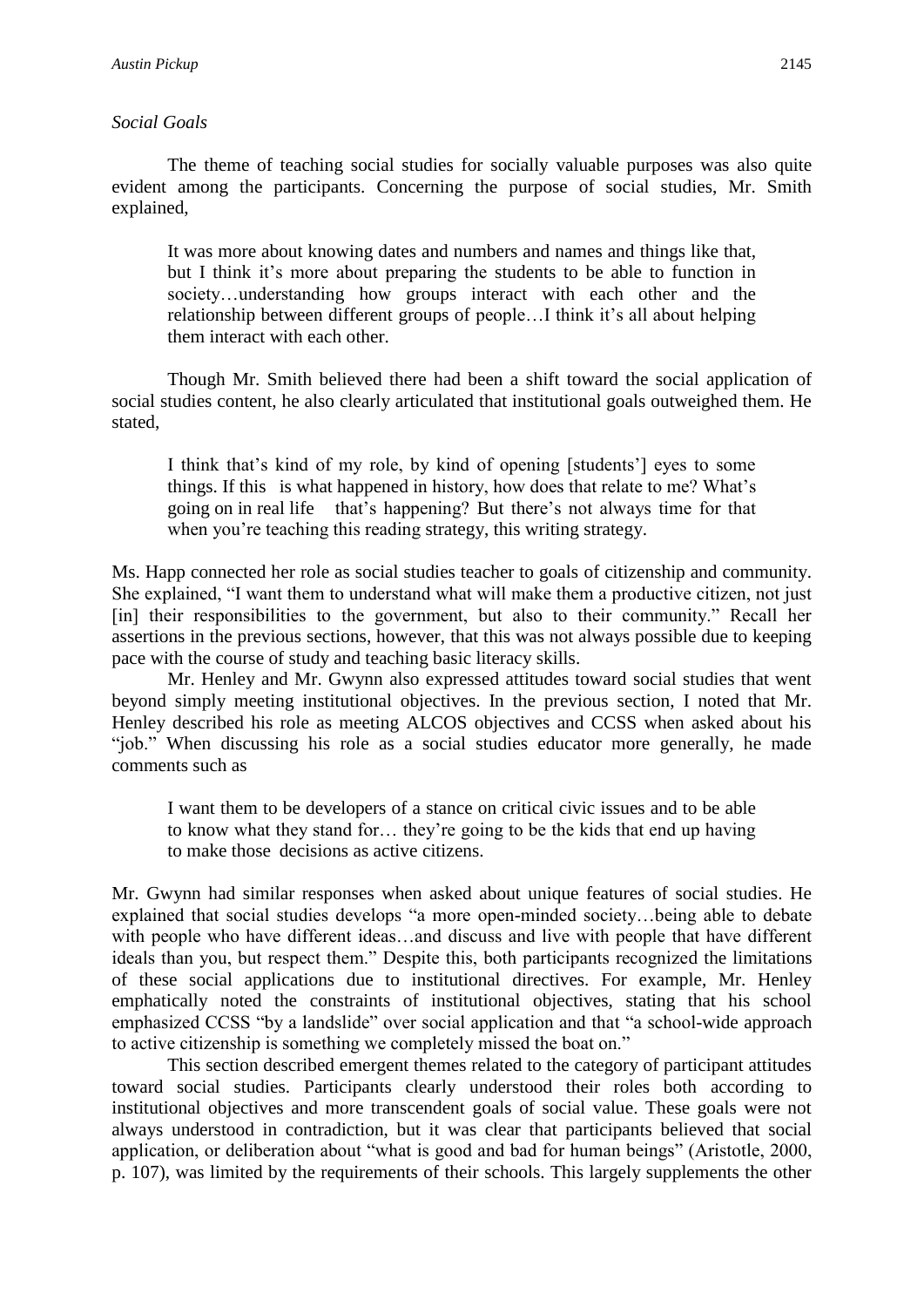major categories which described how this process took place in teaching practices. In the final section of this paper, I discuss these major findings in relation to the initial research questions and the overarching theoretical framework which guided the study.

#### **Discussion**

The primary research questions for this study included the following: (1) Do local institutional requirements impact teachers' professional practices and perceptions? If so, *how* do these requirements impact teachers' ability to engage in teaching as *phronesis*? (2) What do these cases indicate about how institutional requirements function in social studies education? What mechanisms of power exist? Who wins and who loses by these mechanisms of power? The following discussion attempts to answer these questions in light of the study's findings, guiding theoretical framework, and relevant scholarly literature.

#### **Research Question 1**

The findings indicate that adherence to institutional job requirements, namely maintaining productivity relative to ALCOS objectives and CCSS, constrained participants' abilities to engage in "phronetic" aspects of social studies education. Recall that Aristotle's (2000) definition of *phronesis* is a practical state concerned with "what is good and bad for a human being" (p. 107). The person engaged in *phronesis* deliberates and uses judgment "about what is good and beneficial for himself" and can see "what is good for themselves and what is good for people in general" (p. 108). Thus, it is both personal and social. Lastly, *phronesis* aims at ends themselves and results in *praxis*, or action (p. 110). Earlier, I suggested that the purposes of social studies connect with *phronesis* because social studies contributes to our deliberation about human values. Participants made these connections as well as they all expressed a desire to teach for socially valuable purposes in social studies education, such as active citizenship, social interaction, community responsibility, and fostering diversity. However, in practice, these were the exact aspects of social studies education that were pushed aside by the charge to adhere to institutional objectives. Participants noted that they did not have time to include discussion about social values, make social applications, or foster active citizenship because they had to focus on the ends of ALCOS and Common Core.

In many ways, institutional controls were conducive to teaching practices aligned with the state of *techne*. Aristotle (2000) distinguishes *techne* from *phronesis* by explaining that, while *phronesis* is concerned with ends, or "acting well itself," *techne* has "an end distinct from itself" and is concerned with production toward that end (p. 110). Participants primarily engaged in practices that were productive toward reaching the institutional ends of covering ALCOS objectives and instilling literacy skills through Common Core standards. When participants made judgments, they were primarily about the means of instruction rather than educational objectives. It is also important to note that, in certain instances, especially in the case of Mr. Henley, the institution even attempted to govern judgments about means. Mr. Henley explained that his school expected him to implement "filters" based upon scientifically-researched instructional techniques, such as STM and RtI. This reduction of the teaching process to formulaic procedure echoes the demonstration of universal laws characteristic of Aristotle's description of *episteme*. Thus, instead of engaging students in active citizenship, or a social studies curriculum that created personal and social applications between content and students' lives, participants largely engaged in teacher-centered practices which were productive toward the ends of isolated content knowledge and literacy skills. Emblematic of this phenomenon was Mr. Smith's assertion that "one day a month I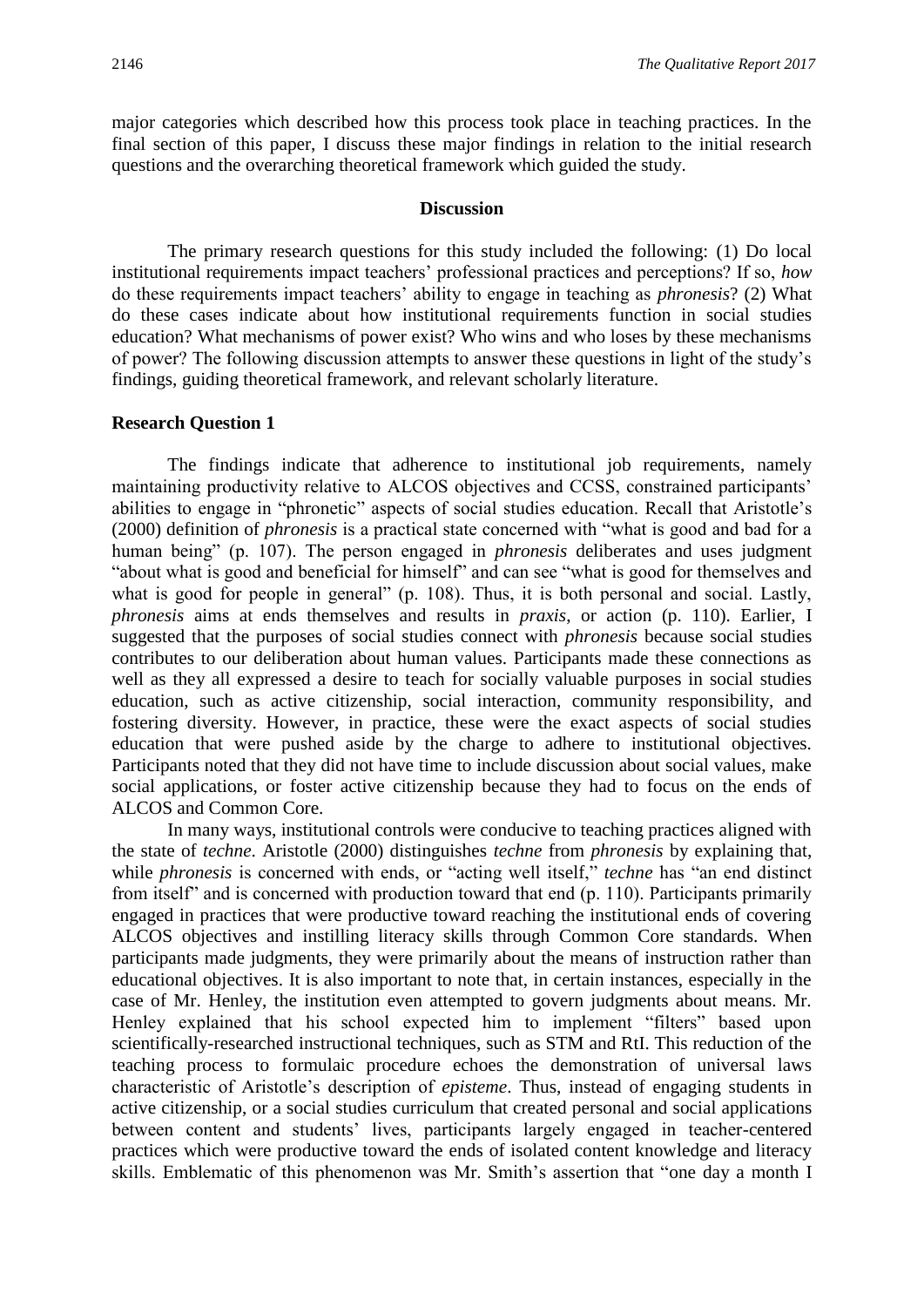can afford to spend on something that I think [students] really need." Participants could not afford to engage in a deliberation of human values, at the core of *phronesis* and social studies education, because they remained focused on instilling the ends of the institution.

## **Research Question 2**

Based upon Flyvbjerg's (2001) value-rational inquiry at the core of "phronetic social science," the second set of research questions asked the following: What do these cases indicate about how institutional controls function in social studies education? What mechanisms of power exist? Who wins and who loses by these mechanisms of power? These questions seek to provide an evaluative and critical assessment of the phenomenon represented by these cases. In many ways, the findings of this study connect with broader literature about the impact of neoliberal education reform. As Hursh (2007) points out, neoliberal ideology has formed the basis of most education reforms since the 1983 release of *A Nation at Risk*, which blamed individual schools for the economic recession of the early 1980s. He writes that neoliberal reforms have transformed the dominant discourse on education so that "societal institutions are recast as markets rather than deliberatively democratic systems" (pp. 493-494). Echoing this sentiment, Apple (2006) writes that neoliberalism "transforms our very idea of democracy, making it only an economic concept, not a political one" (p. 15). With economic progress as the cornerstone of education in this discourse, teachers are seen as the skilled technicians to instill the knowledge and skills needed for global workforce competition. Writing in the context of *A Nation at Risk*, Apple (1986) argued that schools, acting as apparatuses of the state, turned teaching into a technical process by ensuring that teachers complied with institutional objectives and norms. These technical reforms have resulted in a deskilled, deprofessionalized teaching force continually subjected to managerial control (Au, 2011; Weiner, 2007).

The findings in this study illustrate that institutional norms subjected participants to technical practices which were productive toward institutional goals and which devalued their contributions and judgments about educational objectives. Additionally, these practices were couched within the ideology of economic utility. Participants noted that Common Core standards were now being emphasized by their respective districts to ensure that students would be college and career ready. Mirra and Morrell (2011) explain that the federal endorsement of Common Core illustrates the continued emphasis upon economic goals of education by "focusing explicitly on college and career readiness, to the near exclusion of preparation for democratic citizenship" (p. 409). Au (2013) suggests that within the context of neoliberal reform, social studies has "increasingly become a site of ancillary literacy instruction" (p. 6). This is exactly what participant data from these cases illustrated. Participants all indicated that they were required to incorporate reading and writing instruction into their social studies classrooms, with Mr. Smith even claiming he felt like "a glorified reading specialist." Speaking of this phenomenon, Au (2013) writes that "in exchanging pure content in favor of pure skills…the *CCSS for Literacy in Social Studies/History literally take the 'social' out of the 'social studies.'" (p. 7).* 

The emergent themes from these particular cases indicated that institutional requirements, specifically adherence to curricular and literacy standards, marginalized the socially responsive goals of social studies education. Though particular to their specific contexts, these examples are illustrative of the larger phenomena of the marginalization of social ideals within neoliberal education reform. This doctrine, which has become ubiquitous within educational reform, frames educational discourse solely within economic understandings to the exclusion of social responsibility. As a result, those who retain a topdown managerial control over education are positioned as "winners" in this educational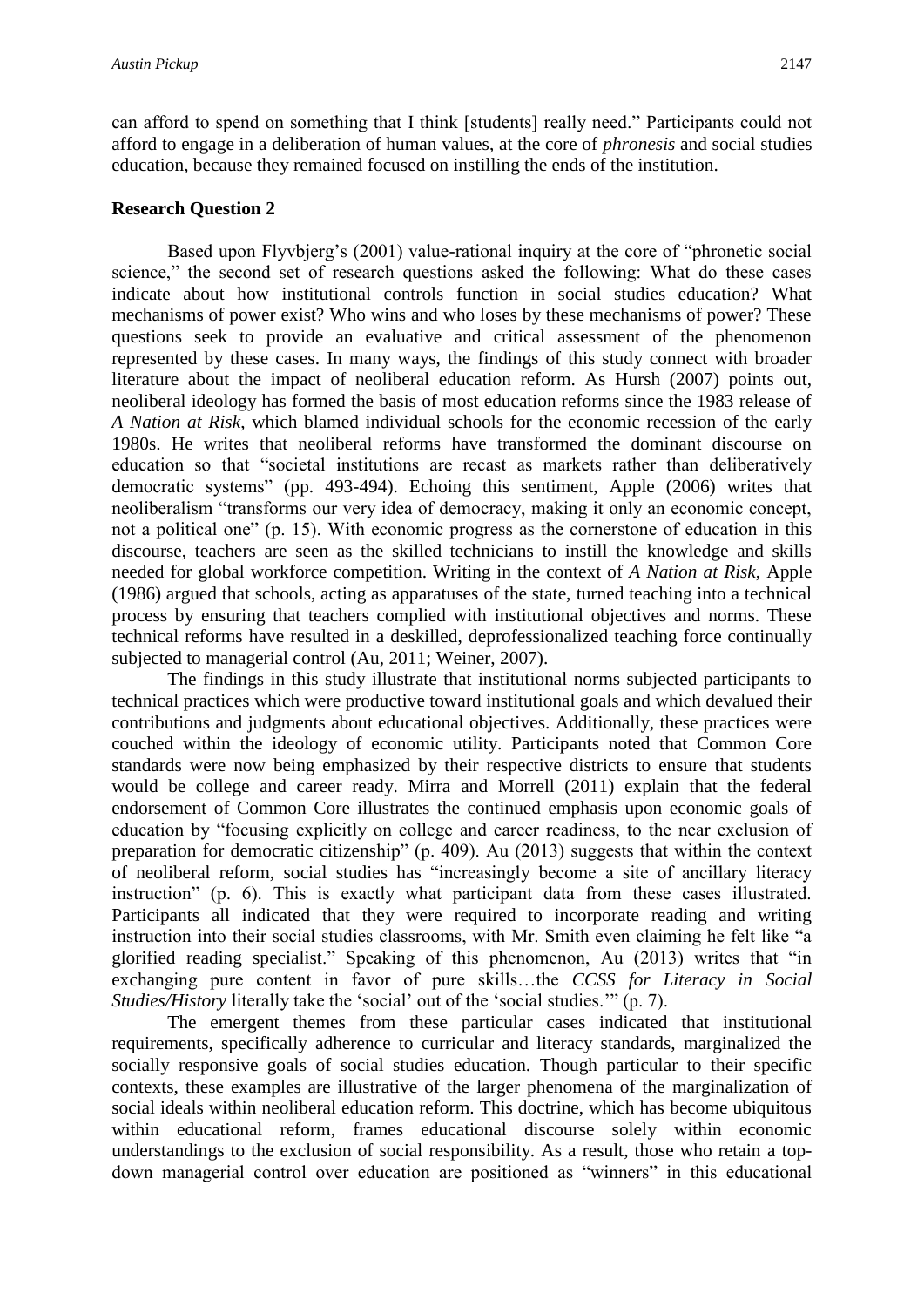framework. Also, as Au (2013) illustrates, corporate entities, capitalizing on the demand for testing and curricular materials, are positioned to benefit from the continued focus on standardization illustrated by Common Core. Though the new presidential administration has expressed the intention to undo CCSS, it does not seem to be for reasons that reverse the fundamental logic of privatization, accountability, and education narrowly construed as an economic engine (Strauss, 2016). The confirmation of Betsy DeVos should make this quite clear. On the other hand, critically-minded educators who understand social studies as an avenue for fostering positive change in society emerge as "losers" in this educational landscape; educators like the ones in this study, who know that social studies can powerfully contribute to social application and change, yet who lose those opportunities within the institutional focus on economic production.

#### **Limitations**

There are some important limitations in this study that speak to possibilities for future research. First, though these participants were all certified social studies teachers, they all primarily taught History during the course of the study. Mr. Smith also taught 7th grade Civics and I observed several classes in this area. However, Ms. Happ exclusively taught 8th grade World History and, while Mr. Henley taught other social studies disciplines, I only observed he and Mr. Gwynn teaching 9th grade World History and 11th grade American History. This does not necessarily mean that the dynamics of institutional controls would be different in these other disciplines, but it is possible, thus limiting the scope of the observational evidence primarily to History. However, the interviews, especially the final interviews dealing with participants' conceptions and philosophies, presumably provided evidence inclusive of experiences in all social studies disciplines that participants taught. Second, the study allowed for only a snapshot of teacher practices and struggles with institutional controls. I conducted ten classroom observations with the three employed participants, which, of course, is only a brief glimpse of their overall practice. This should not invalidate the results as interviews allowed participants to connect the observational data with their broader experiences with institutional controls. However, a larger ethnographic study would provide deeper insight and case knowledge of how participants dealt with institutional controls over time.

#### **Conclusion**

The findings of this study revealed that institutional requirements heavily controlled the role of *phronesis* among the teachers who participated. This intellectual state of practical deliberation about "what is good and bad for a human being" (Aristotle, 2000, p. 107) is particularly important for a content area such as social studies which claims to aid in social educational goals such as active citizenship. I characterize these cases as being emblematic of the continued constraint of *phronesis* by institutional forces which focus more heavily on both *episteme* and *techne*. This is particularly unsettling for social studies as Au (2009) notes that this content area is perhaps best situated to challenge the current hegemonic norms of educational discourse by emphasizing a broader need to teach for social justice. How might we react in the face of the consistent marginalization of social goals in contemporary educational policy? Au (2013) suggests that social studies educators have begun to comply with contemporary educational policy by establishing social studies standards, exemplified by the development of the C3 standards by NCSS. Even though this means that social studies may "count" within the context of standardization reform, he asks, "Is our best strategy to become one of the tested subjects, and if so, will we be killing the social studies in the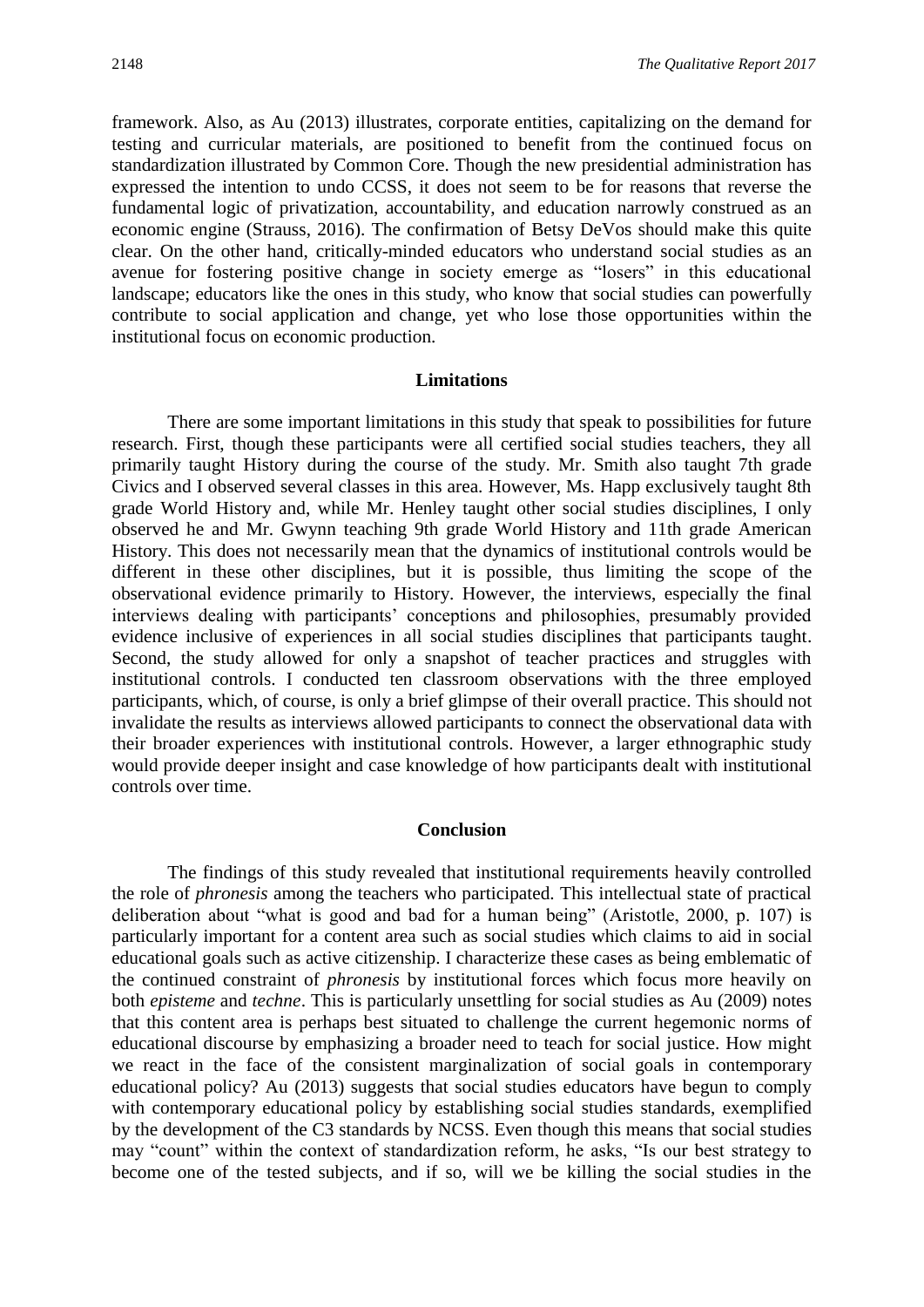process?" (p. 10). Perhaps, then, social studies educators must react with greater resistance or even subversion of institutional objectives (Seltzer-Kelly, 2009). Perhaps, only this way can concerned social studies educators both revive this marginalized content area and affect meaningful social change in education as a whole.

## **References**

- Alabama Department of Education. (2010). *2010 Alabama course of study: Social studies*. Retrieved from Alabama State Department of Education website: [https://www.alsde.edu/sec/sct/COS/2010%20Alabama%20Social%20Studies%20Cou](https://www.alsde.edu/sec/sct/COS/2010%20Alabama%20Social%20Studies%20Course%20of%20Study.pdf) [rse%20of%20Study.pdf](https://www.alsde.edu/sec/sct/COS/2010%20Alabama%20Social%20Studies%20Course%20of%20Study.pdf)
- Apple, M. W. (2006). *Educating the "right" way: Markets, standards, God, and inequality*  (2nd ed.). New York, NY: Routledge.
- Apple, M. W. (1986). *Teachers and texts*. London, UK: Routledge & Kegan Paul.
- Aristotle. (2000). *Nicomachean ethics* (R. Crisp Ed.). Cambridge, UK: Cambridge University Press.
- Au, W. (2009). Social studies, social justice: W(h)ither the social studies in high-stakes testing? *Teacher Education Quarterly*, *36*(1), 43-58.
- Au, W. (2011). Teaching under the new Taylorism: High-stakes testing and the standardization of the 21st century curriculum. *Journal of Curriculum Studies*, *43*(1), 25-45.
- Au, W. (2013). Coring social studies within corporate education reform: The Common Core state standards, social justice, and the politics of knowledge in U.S. schools. *Critical Education*, *4*(5), 1-15.
- Barrett, B. D. (2009). No child left behind and the assault on teachers' professional practices and identities. *Teaching and Teacher Education*, *25*(8), 1018-1025.
- Baxter, P., & Jack, S. (2008). Qualitative case study methodology: Study design and implementation for novice researchers. *The Qualitative Report*, *13*(4), 544-559. Retrieved from<http://nsuworks.nova.edu/tqr/vol13/iss4/2>
- Bender-Slack, D., & Raupach, M. P. (2008). Negotiating standards and social justice in the social studies: Educator's perspectives. *The Social Studies*, *99*(6), 255-259.
- Birmingham, C. (2004). Phronesis: A model for pedagogical reflection. *Journal of Teacher Education*, *55*(4), 313-324.
- Dunne, J. (1993). *Back to the rough ground: "Phronesis" and "techne" in modern philosophy and in Aristotle*. Notre Dame, IN: University of Notre Dame Press.
- Dyson, A. H., & Genishi, C. (2005). *On the case: Approaches to language and literacy research.* New York, NY: Teachers College Press.
- Eisner, E. W. (2002). From episteme to phronesis to artistry in the study and improvement of teaching. *Teaching and Teacher Education*, *18*(4), 375-385.
- Field, J. C., & Latta, M. M. (2001). What constitutes becoming experienced in teaching and learning? *Teaching and Teacher Education*, *17*(8), 885-895.
- Flyvbjerg, B. (2001). *Making social science matter: Why social inquiry fails and how it can succeed again*. Cambridge, UK: Cambridge University Press.
- Flyvbjerg, B. (2011). Case study. In N. K. Denzin & Y. S. Lincoln (Eds.), *The SAGE*  handbook of qualitative research (4<sup>th</sup> ed., pp. 301-316). Thousand Oaks, CA: Sage.
- Flyvbjerg, B., Landman, T., & Schram, S. (Eds.). (2012). *Real social science: Applied phronesis*. Cambridge, UK: Cambridge University Press.
- Gadamer, H. G. (1975). *Truth and method*. (G. Barden & J. Cumming, Trans.). New York, NY: Continuum.
- Geertz, C. (1973). *The interpretation of cultures: Selected essays*. New York, NY: Basic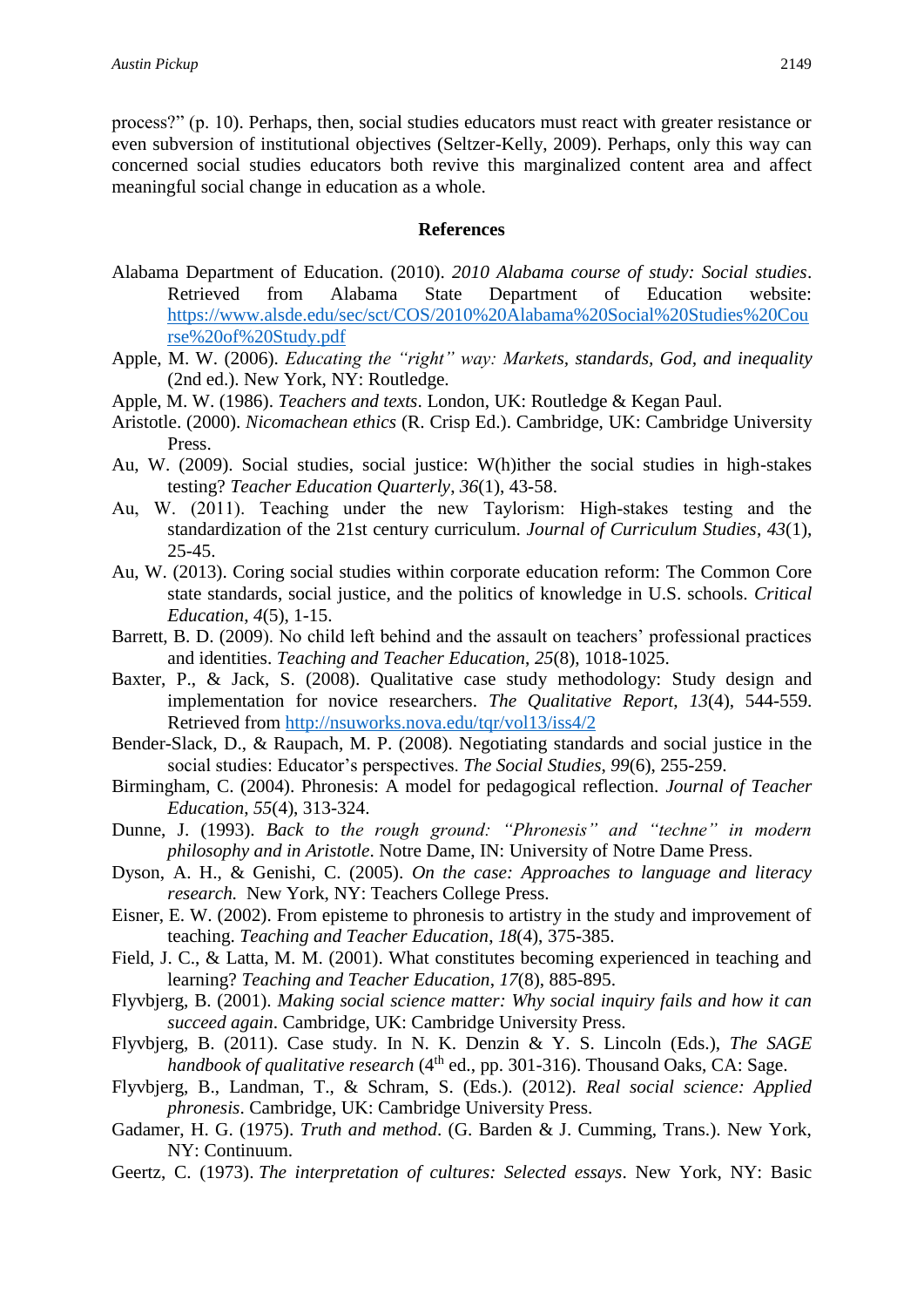Books.

- Gibson, S. (2012). "Why do we learn this stuff?" Students' views on the purpose of social studies. *Canadian Social Studies*, *45*(1), 43-58.
- Halverson, R. (2004). Accessing, documenting, and communicating practical wisdom: The phronesis of school leadership practice. *American Journal of Education*, *111*(1), 90- 121.
- Hansen, D. T. (2007). John Dewey and a curriculum of moral knowledge. *Curriculum and Teaching Dialogue*, *9*(1-2), 173-181.
- Herczog, M. M. (2010). Using the NCSS national curriculum standards for social studies: A framework for teaching, learning, and assessment to meet state social studies standards. *Social Education*, *74*(4), 217-224.
- Hursh, D. (2007). Assessing no child left behind and the rise of neoliberal education policies. *American Educational Research Journal*, *44*(3), 493-518.
- Kincheloe, J. L., McLaren, P., & Steinberg, S. R. (2011). Critical pedagogy and qualitative research. In N. K. Denzin & Y. S. Lincoln (Eds.), *The SAGE handbook of qualitative*  research (4<sup>th</sup> ed., pp. 163-177). Thousand Oaks, CA: Sage.
- Kinsella, E. A., & Pitman, A. (Eds.). (2012). *Phronesis as professional knowledge: Practical wisdom in the professions*. Rotterdam, The Netherlands: Sense Publishers.
- Kovcas, P. (2009). Education for democracy: It is not an issue of dare; It is an issue of can. *Teacher Education Quarterly, 36*(1), 9-23.
- Mandinach, E. B., & Gummer, E. S. (2013). A systemic view of implementing data literacy in educator preparation. *Educational Researcher*, *42*(1), 30-37.
- Maxwell, J. A. (2005). *Qualitative research design: An interactive approach* (2nd ed.). Thousand Oaks, CA: Sage.
- Melville, W., Campbell, T., Fazio, X., & Bartley, A. (2012). The departmental script as an ongoing conversation into the phronesis of teaching science as inquiry. *Journal of Science Education and Technology*, *21*(6), 835-850.
- Merriam, S. B. (1998). *Qualitative research and case study applications in education*. San Francisco, CA: Jossey-Bass.
- Mirra, N., & Morrell, E. (2011). Teachers as civic agents: Toward a critical democratic theory of urban teacher development. *Journal of Teacher Education*, *62*(4), 408-420.
- Noel, J. (1999). On the varieties of *phronesis*. *Educational Philosophy and Theory*, *31*(3), 273-289.
- Ross, E. W. (Ed.). (2006). *The social studies curriculum: Purposes, problems, and possibilities* (3rd ed.). Albany, NY: State University of New York Press.
- Saldaña, J. (2015). *The coding manual for qualitative researchers* (3rd ed.). Thousand Oaks, CA: Sage.
- Seltzer-Kelly, D. (2009). Adventures in critical pedagogy: A lesson in U.S. history. *Teacher Education Quarterly*, *36*(1), 149-162.
- Stake, R. E. (1978). The case study method in social inquiry. *Educational Researcher*, *7*(2), 5-8.
- Stake, R. (2006). *Multiple case study analysis*. New York, NY: The Guilford Press.
- Strauss, V. (2016, December 10). Trump's choice for Education Secretary vows to "end" Common Core. *The Washington Post*. Retrieved from [https://www.washingtonpost.com/news/answer-sheet/wp/2016/12/10/trumps-choice](https://www.washingtonpost.com/news/answer-sheet/wp/2016/12/10/trumps-choice-for-education-secretary-vows-to-end-common-core/?utm_term=.3f57f0609e16)[for-education-secretary-vows-to-end-common-core/?utm\\_term=.3f57f0609e16](https://www.washingtonpost.com/news/answer-sheet/wp/2016/12/10/trumps-choice-for-education-secretary-vows-to-end-common-core/?utm_term=.3f57f0609e16)
- Thomas, G. (2010). Doing case study: Abduction not induction, phronesis not theory. *Qualitative Inquiry*, *16*(7), 575-582.
- Thomas, G. (2011). The case: Generalisation, theory and phronesis in case study. *Oxford Review of Education*, *37*(1), 21-35.